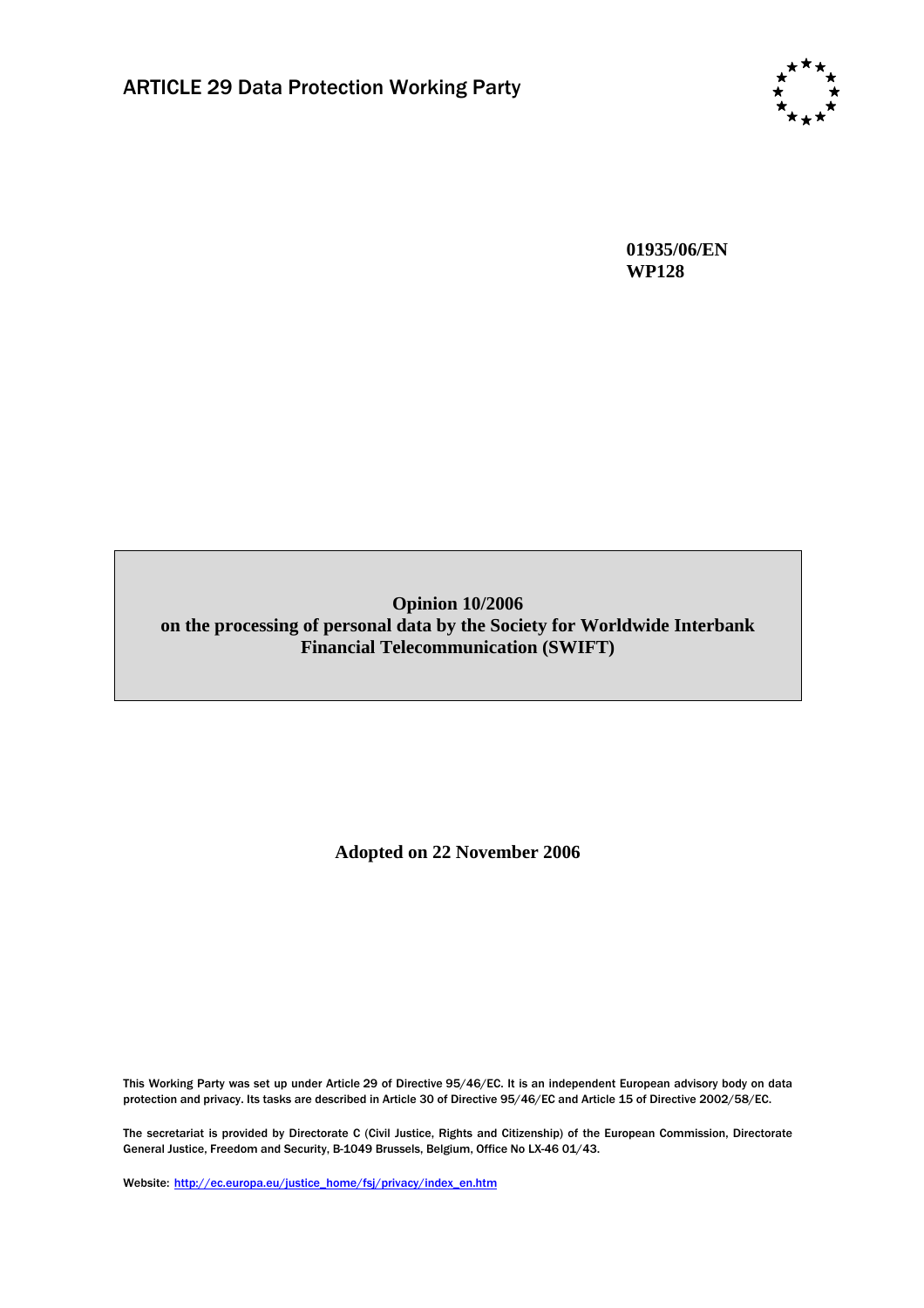#### *Executive Summary*

This opinion of the Article 29 Working Party contains the findings on the processing of personal data by the Society for Worldwide Interbank Financial Telecommunication (SWIFT).

In this context, the Article 29 Working Party emphasizes that even in the fight against terrorism and crime fundamental rights must remain guaranteed. It insists therefore on the respect of global data protection principles.

SWIFT is a worldwide financial messaging service which facilitates international money transfers. SWIFT stores all messages for a period of 124 days at two operation centres, one within the EU and one in the USA – a form of data processing referred to in this document as "mirroring". The messages contain personal data such as the names of the payer and payee. After the terrorist attacks of September 2001, the United States Department of the Treasury ("UST") issued subpoenas requiring SWIFT to provide access to message information held in the USA. SWIFT complied with the subpoenas, although certain limitations to UST access were negotiated. The matter became public as a result of press coverage in late June and early July 2006.

As a Belgian based cooperative, SWIFT is subject to Belgian data protection law implementing the EU Data Protection Directive 95/46/EC ("the Directive"). Financial institutions in the EU using SWIFT's service are subject to national data protection laws implementing the Directive in the Member State in which they are established.

The Working Party concludes that:

- Both SWIFT and instructing financial institutions share joint responsibility, although in different degrees, for the processing of personal data as "data controllers" within the meaning of Article 2(d) of the Directive.
- Continued processing of personal data, knowing the large scale of the UST subpoenas, is a further purpose which is not compatible with the original commercial purpose for which the personal data have been collected, within the meaning of Article  $6(1)(b)$  of the Directive.
- Neither SWIFT nor the financial institutions in the EU have provided information to data subjects about processing of their personal data, in particular as to the transfer to the USA, as required under Articles 10 and 11 of the Directive.
- The control measures put in place by SWIFT, in particular regarding UST access to the data, in no way replace the independent scrutiny that could have been provided by supervisory authorities established under Article 28 of the Directive.
- As far as the transfer to the US operating centre is concerned, SWIFT cannot rely on Article 25 of the Directive to legitimate the processing.
- None of the derogations in Article 26 (1) of the Directive apply to the processing of data in the USA.
- SWIFT did not make use of the mechanisms under Article 26(2) of the Directive to obtain authorisation from the Belgian data protection supervisory authority for the processing operations.
- The Article 29 Working Party calls upon SWIFT and the financial institutions to take measures in order to remedy the currently illegal state of affairs without delay.
- Furthermore the Article 29 Working Party calls for clarification of the oversight on SWIFT.

The Article 29 Working Party will follow-up and monitor all of the above.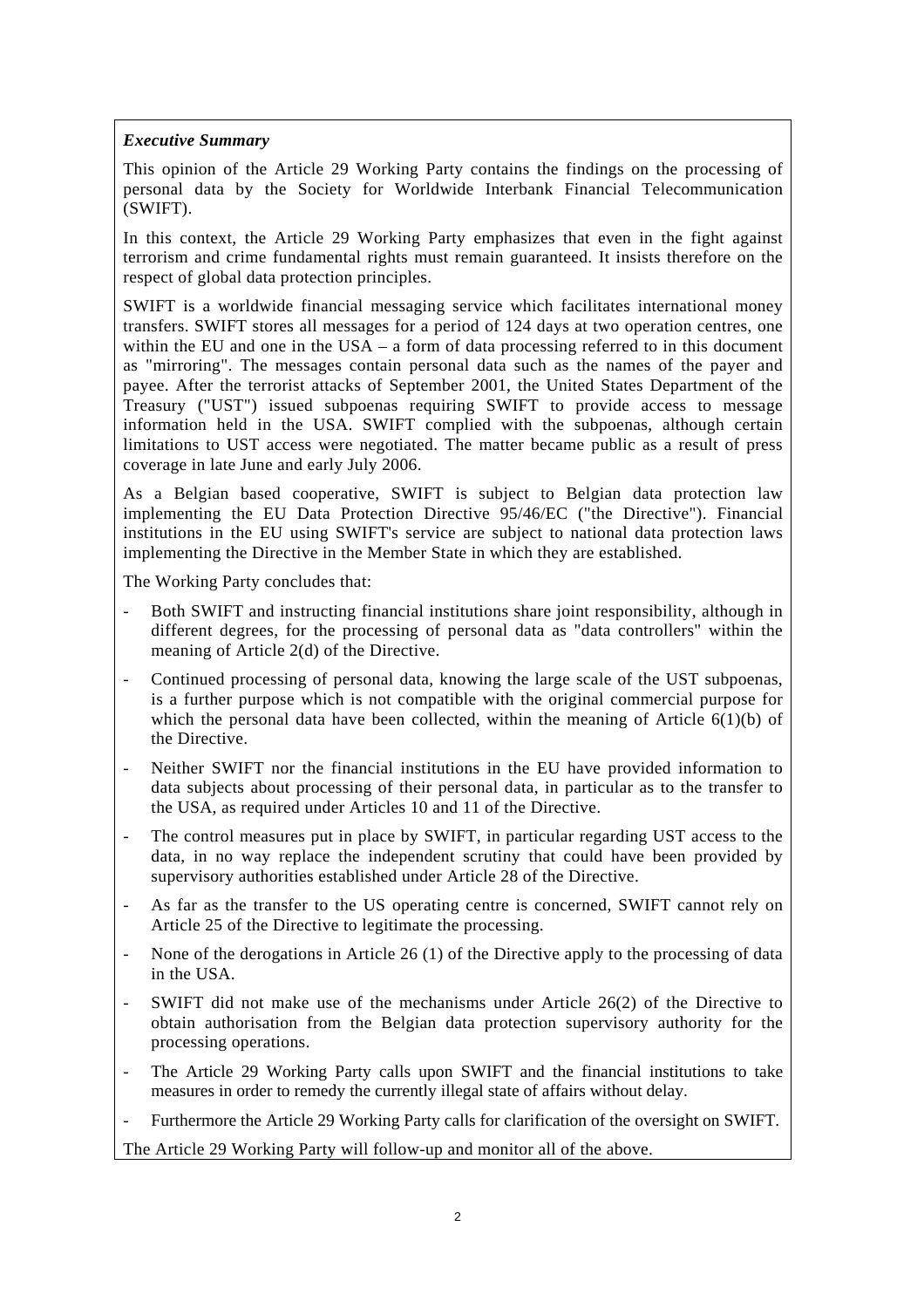# **TABLE OF CONTENTS**

| 1.               |                                                     |                                                                    |                                                                |  |  |  |
|------------------|-----------------------------------------------------|--------------------------------------------------------------------|----------------------------------------------------------------|--|--|--|
|                  | 1.1.                                                |                                                                    |                                                                |  |  |  |
|                  | 1.2.                                                | Facts                                                              |                                                                |  |  |  |
|                  |                                                     | 1.2.1.                                                             |                                                                |  |  |  |
|                  |                                                     | 1.2.2.                                                             |                                                                |  |  |  |
|                  |                                                     | 1.2.3.                                                             |                                                                |  |  |  |
| 2.               |                                                     |                                                                    |                                                                |  |  |  |
|                  | 2.1.                                                |                                                                    |                                                                |  |  |  |
|                  | 2.2.                                                |                                                                    |                                                                |  |  |  |
|                  | 2.3.                                                |                                                                    |                                                                |  |  |  |
| 3.               | ROLE OF SWIFT AND OF THE FINANCIAL INSTITUTIONS  10 |                                                                    |                                                                |  |  |  |
|                  | 3.1.                                                |                                                                    |                                                                |  |  |  |
|                  | 3.2.                                                |                                                                    |                                                                |  |  |  |
|                  | 3.3.                                                |                                                                    |                                                                |  |  |  |
| $\overline{4}$ . |                                                     | ASSESSMENT OF THE COMPATIBILITY WITH DATA PROTECTION               |                                                                |  |  |  |
|                  | 4.1.                                                | Application of the principles of data quality and proportionality  |                                                                |  |  |  |
|                  |                                                     | 4.1.1.                                                             |                                                                |  |  |  |
|                  |                                                     | 4.1.2.                                                             |                                                                |  |  |  |
|                  | 4.2.                                                |                                                                    |                                                                |  |  |  |
|                  |                                                     | 4.2.1.                                                             | Necessary for the performance of a contract (Article 7 (b) of  |  |  |  |
|                  |                                                     | 4.2.2.                                                             | Necessary for compliance with a legal obligation to which the  |  |  |  |
|                  |                                                     | 4.2.3.                                                             | Necessary for the purposes of a legitimate interest pursued by |  |  |  |
|                  | 4.3.                                                | Provision of clear and complete information about the scheme       |                                                                |  |  |  |
|                  | 4.4.                                                | Compliance with notification requirements (Article 18 to 20 of the |                                                                |  |  |  |
|                  | 4.5.                                                |                                                                    |                                                                |  |  |  |
|                  | 4.6.                                                |                                                                    |                                                                |  |  |  |
|                  |                                                     | 4.6.1.                                                             |                                                                |  |  |  |
|                  |                                                     | 4.6.2.                                                             | Adequate safeguards put in place by recipient (Article 26 (2)  |  |  |  |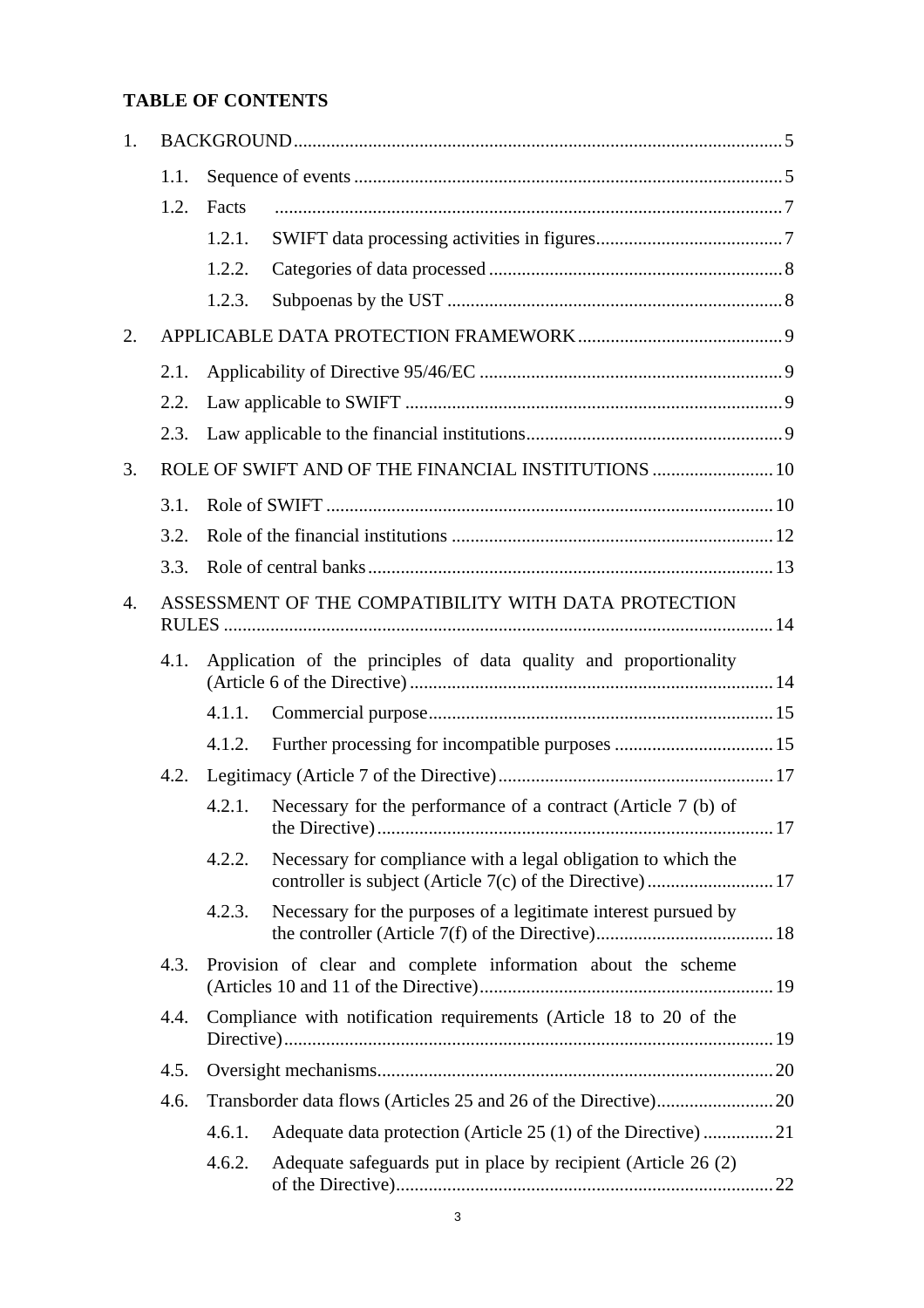|    | 4.6.3. |          |                                                                                                                                                                                                               |      |  |
|----|--------|----------|---------------------------------------------------------------------------------------------------------------------------------------------------------------------------------------------------------------|------|--|
|    |        | 4.6.3.1. | Consent of the data subject (Article 26 (1) (a) of the                                                                                                                                                        | .23  |  |
|    |        | 4.6.3.2. | Transfer is necessary for performance of a contract<br>between the data subject and the controller or for<br>the implementation of precontractual measures<br>taken in response to the data subject's request |      |  |
|    |        | 4.6.3.3. | Transfer is necessary for the conclusion or<br>performance of a contract concluded in the interest<br>of the data subject between the controller and a                                                        |      |  |
|    |        | 4.6.3.4. | Transfer is necessary or legally required on<br>important public interest grounds, or for the<br>establishment, exercise or defence of legal claims                                                           |      |  |
|    |        | 4.6.3.5. | Transfer is necessary in order to protect the vital<br>interests of the data subject (Article 26(1)(e) of the                                                                                                 |      |  |
|    | 4.6.4. |          |                                                                                                                                                                                                               |      |  |
| 5. |        |          |                                                                                                                                                                                                               |      |  |
| 6. |        |          | IMMEDIATE ACTIONS TO BE TAKEN TO IMPROVE THE CURRENT                                                                                                                                                          | . 27 |  |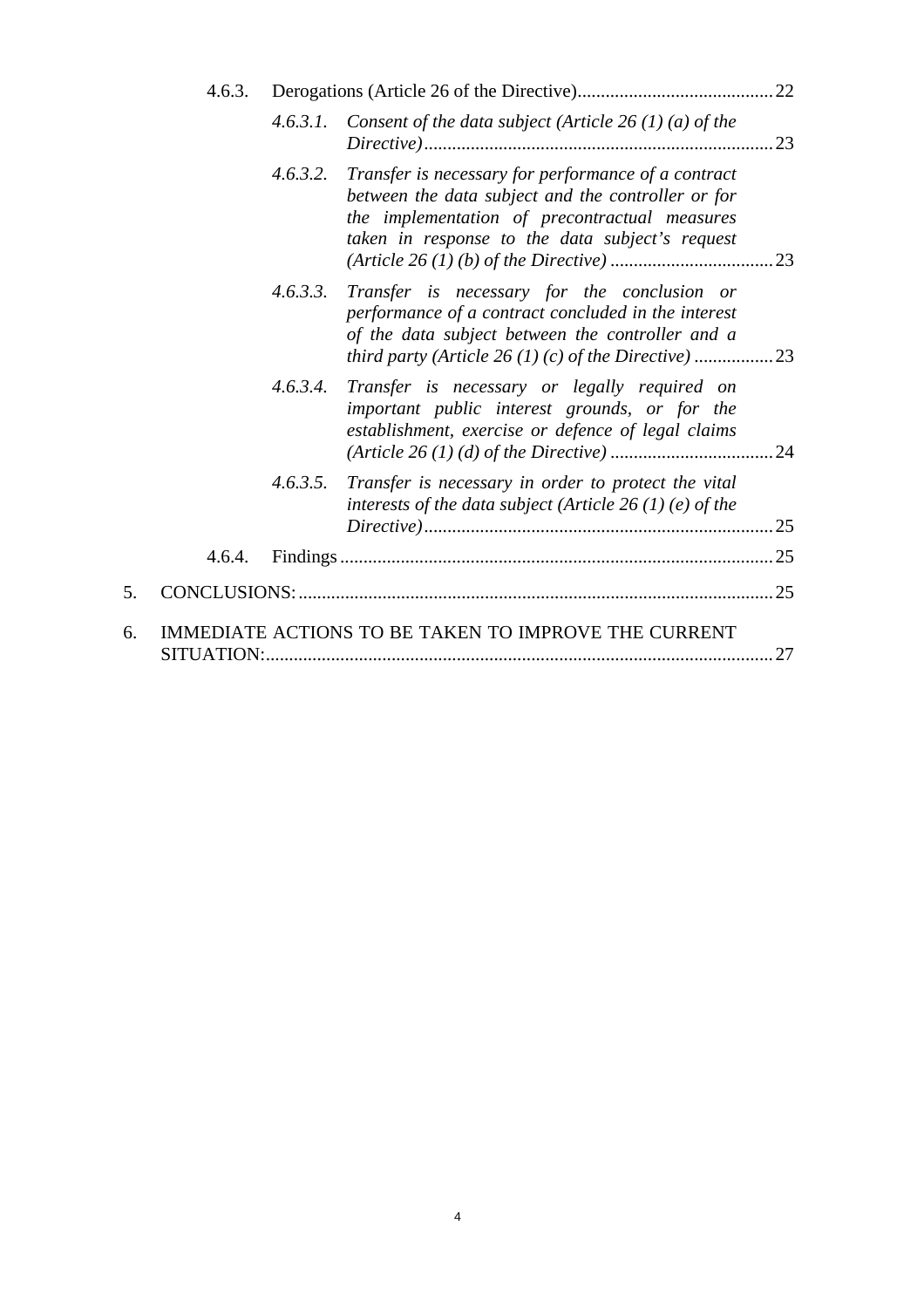# **THE WORKING PARTY ON THE PROTECTION OF INDIVIDUALS WITH REGARD TO THE PROCESSING OF PERSONAL DATA**

set up by Directive 95/46/EC of the European Parliament and of the Council of 24 October  $1995<sup>1</sup>$ ,

having regard to Articles 29 and 30 paragraphs 1 (a) and 3 of that Directive,

having regard to its Rules of Procedure and in particular to Articles 12 and 14 thereof,

#### **has adopted the present Opinion:**

#### <span id="page-4-0"></span>**1. BACKGROUND**

 $\overline{a}$ 

The independent data protection supervisory authorities within the European Union<sup>2</sup> are assessing a major question relating to the transfer of financial data on a large scale from a company based in the European Union (SWIFT) to the US authorities. The details and conditions of such transfers, in particular the processing of personal data relating to individuals in Europe, have raised the concerns of DPAs who have joined forces in the investigation of the data flow and the analysis of its compliance with European privacy principles, in particular with the Data Protection Directive ("the Directive").

## **1.1. Sequence of events**

<span id="page-4-1"></span>At the end of June and beginning of July 2006, press coverage in the European and US media questioned the role and responsibilities of the Society for Worldwide Interbank Financial Telecommunication (SWIFT) in relation to the transfer of personal data to the Office of Foreign Assets Control (OFAC) of the United States Department of the Treasury ("UST"). SWIFT is a Belgian based cooperative active in the processing of financial messages. It was revealed that personal data, collected and processed via the SWIFT network for international money transfers using the bank identification code ("BIC") or "SWIFT" code, had been provided to the UST since the end of 2001 on the basis of subpoenas under American law for terrorism investigation purposes.

<sup>1</sup> Official Journal no. L 281 of 23/11/1995, p. 31, available at [http://ec.europa.eu/justice\\_home/fsj/privacy/law/index\\_en.htm](http://ec.europa.eu/justice_home/fsj/privacy/law/index_en.htm) 

<sup>2</sup> In addition to the EU authorities, other data protection supervisory authorities have started investigations on this issue: Australia, Canada, New Zealand, Switzerland, Iceland.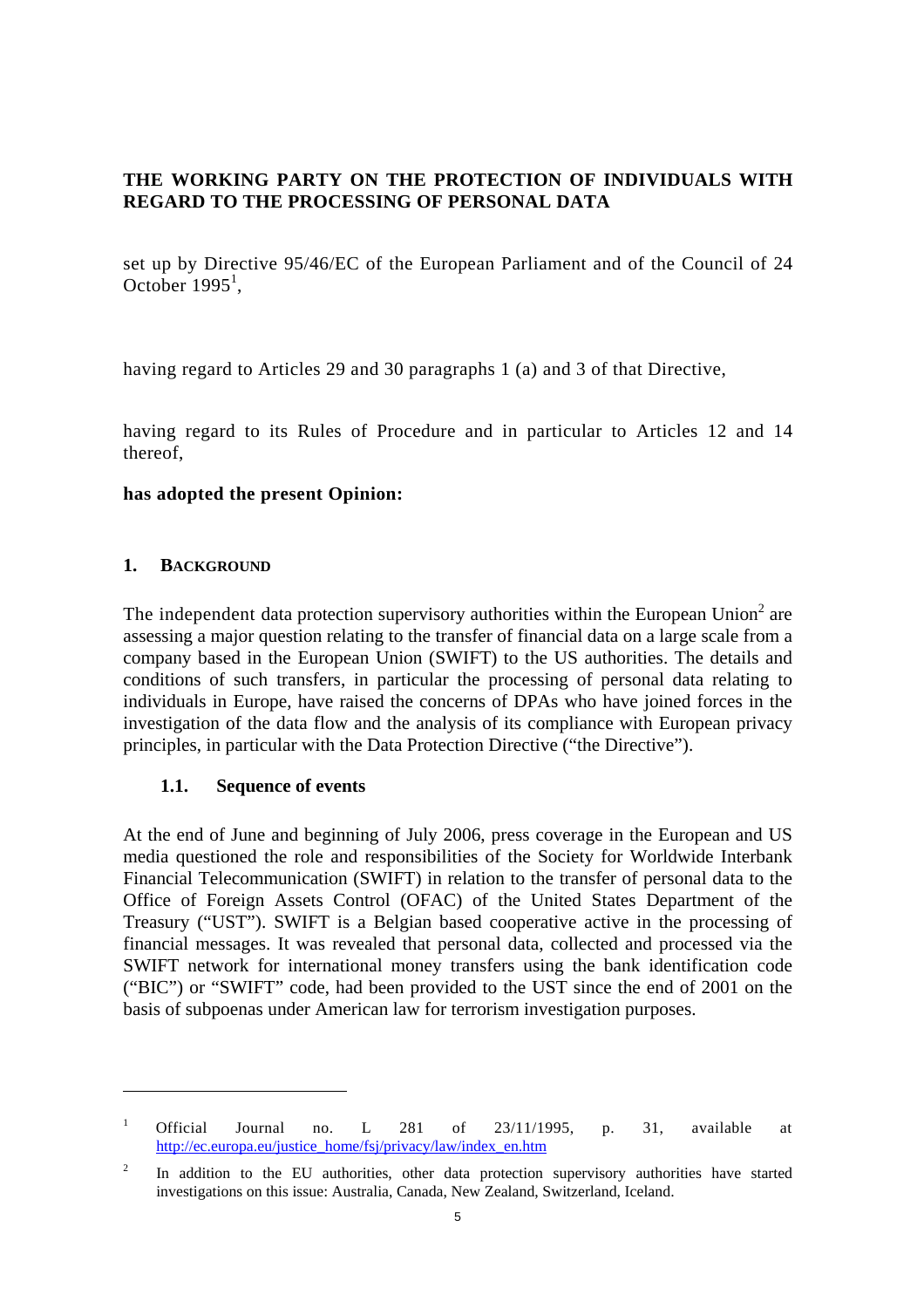SWIFT released a first statement<sup>3</sup> on 23 June 2006 pursuant to this press coverage. According to its press statement, SWIFT is "the industry-owned cooperative supplying secure, standardized messaging services and interface software to over 7,800 financial institutions worldwide."

The European Commission decided to follow this case closely and asked the Belgian authorities in July 2006 for information about the conditions under which SWIFT processes personal data and whether it complies with Belgian data protection legislation implementing Directive. The Commission is also verifying with Member States whether banks making use of SWIFT for execution of payments orders comply with their national laws on data protection with respect to their processing of personal data relating to such payments.

By resolution of 6 July  $2006<sup>4</sup>$ , the European Parliament asked the Member States to ensure and verify that there is no legal lacuna at national level and that Community data protection legislation also covers central banks. In this resolution, the European Parliament also expressed serious concerns as to the purposes of the transfer of data to the UST. It also strongly disapproved of "any secret operations on EU territory" that affects the privacy of EU citizens. It furthermore declared that it is deeply concerned that such operations should be taking place without the citizens of Europe and their parliamentary representation having been informed. It finally urged the USA and its intelligence and security services to act in a spirit of good cooperation and notify their allies of any security operations they intend to carry out on EU territory. The possibility of transfers linked to "illegal activities" was raised but also of transfers of "information on the economic activities of the individuals and countries concerned", which "could give rise to large-scale forms of economic and industrial espionage". The resolution requested the Member States to transmit the results of their verification to the European Commission, the Council and the European Parliament.

On 27 July 2006, the Chairman of the Article 29 Working Party announced that the European data protection authorities had decided to coordinate their activities. In a subsequent meeting on 26 and 27 September 2006, the Article 29 Working Party held a first plenary discussion.<sup>5</sup>

On 4 October 2006, at a public hearing held by the European Parliament's Civil Liberties and Economic and Monetary Affairs committees, the issue was discussed with, amongst other participants, the Chief Financial Officer of SWIFT and the European Central  $Bank<sup>6</sup>$ .

5 Article 29 Working Party press releases: Press Release of the Article 29 Working Party on Swift Case of 28/7/2006: [http://ec.europa.eu/justice\\_home/fsj/privacy/news/docs/PR\\_SWIFT\\_Affair\\_28\\_07\\_06\\_en.pdf;](http://ec.europa.eu/justice_home/fsj/privacy/news/docs/PR_Swift_Affair_28_07_06_en.pdf) Press Release on the SWIFT Case of 27/9/2006; [http://ec.europa.eu/justice\\_home/fsj/privacy/news/docs/PR\\_Swift\\_Affair\\_26\\_09\\_06\\_en.pdf](http://ec.europa.eu/justice_home/fsj/privacy/news/docs/PR_Swift_Affair_26_09_06_en.pdf) .

<sup>3</sup> "SWIFT statement on compliance policy", published on [http://www.swift.com/index.cfm?item\\_id=59897](http://www.swift.com/index.cfm?item_id=59897) 

<sup>4</sup> European Parliament resolution on the interception of bank transfer data from the SWIFT system by the US secret services (P6\_TA-PROV(2006)0317)

<sup>6</sup> The full public hearing exchanges can be found at [http://www.europarl.europa.eu/news/expert/infopress\\_page/017-11292-275-10-40-902-](http://www.europarl.europa.eu/news/expert/infopress_page/017-11292-275-10-40-902-20061002IPR11291-02-10-2006-2006-false/default_en.htm) [20061002IPR11291-02-10-2006-2006-false/default\\_en.htm](http://www.europarl.europa.eu/news/expert/infopress_page/017-11292-275-10-40-902-20061002IPR11291-02-10-2006-2006-false/default_en.htm)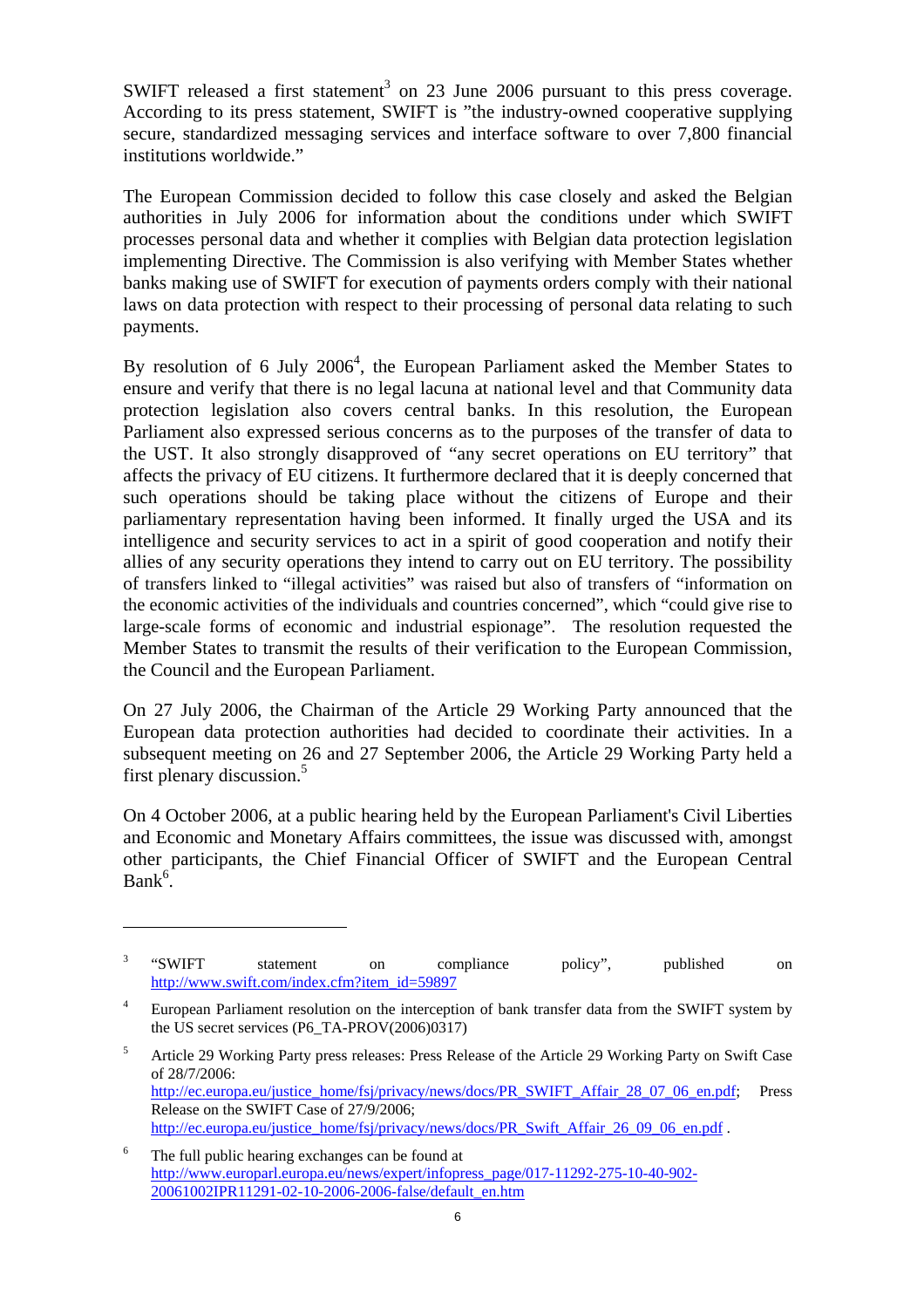The European Data Protection Supervisor issued some preliminary comments on his investigation into the role of the European Central Bank (ECB) pursuant to Regulation  $(EC)$  45/2001.<sup>7</sup>

At national level, data protection supervisory authorities contacted their relevant banking organizations.

The Data Protection Authority (DPA) of Belgium carried out an inquiry into the legality of the data processing by SWIFT. In the course of this inquiry, the Belgian DPA made direct contact with SWIFT to determine both the scope and scale of the monitoring and the data transfers. The Belgian DPA established in its decision of 27 September 2006 that the transfer by SWIFT of personal data to SWIFT's US branch is in breach of the Belgian law of 8 December 1992 concerning the protection of privacy with regard to data processing of a personal nature<sup>8</sup>. In particular the Belgian DPA found that SWIFT infringed essential provisions relating to the obligations of information, limitation of the purpose of the data processing activities and transfer of the personal data to third countries. The Belgian DPA established that SWIFT made a *"hidden, systematic, massive and long-term violation of the fundamental European principles as regards data protection"*.

On the basis of the information gathered during these investigations the Working Party wishes to analyze the compliance by SWIFT with the data protection principles that are contained in the Directive and implemented in all Member States by national data protection laws with a broad scope of application.

<span id="page-6-0"></span>SWIFT sent a copy of its replies to the Belgian, Spanish and French DPA to the Chairman of the Article 29 Working Party<sup>9</sup>.

## **1.2. Facts**

 $\overline{a}$ 

## *1.2.1. SWIFT data processing activities in figures*

<span id="page-6-1"></span>SWIFT processes an average of 12 million messages on a daily basis<sup>10</sup>. The total volume of messages processed amounted, e.g. in the year 2005, to 2.5 billion messages, of which 1.6 billion were for Europe and 467 million were for the Americas. The information processed by SWIFT concerns messages on the financial transactions of hundreds of thousands of EU citizens. European financial institutions (not limited to banks) use the SWIFTNet FIN Service for the worldwide transfer of messages in relation to financial transfers between financial institutions. This transfer occurs regardless of whether the messages are processed within the European Union (EU) and the European Economic Area (EEA) or in a third country.

<sup>7</sup> [http://www.edps.europa.eu/Press/EDPS-2006-10-EN%20swift.pdf](http://www.edps.europa.eu/Press/EDPS-2006-10-EN swift.pdf)

<sup>8</sup> <http://www.privacycommission.be/communiqu%E9s/AV37-2006.pdf>

<sup>9</sup> SWIFT letter to Chairman of the Article 29 Working Party of 31 July 2006.

<sup>&</sup>lt;sup>10</sup> SWIFT Annual report 2005; available at http://www.swift.com/index.cfm?item\_id=59684.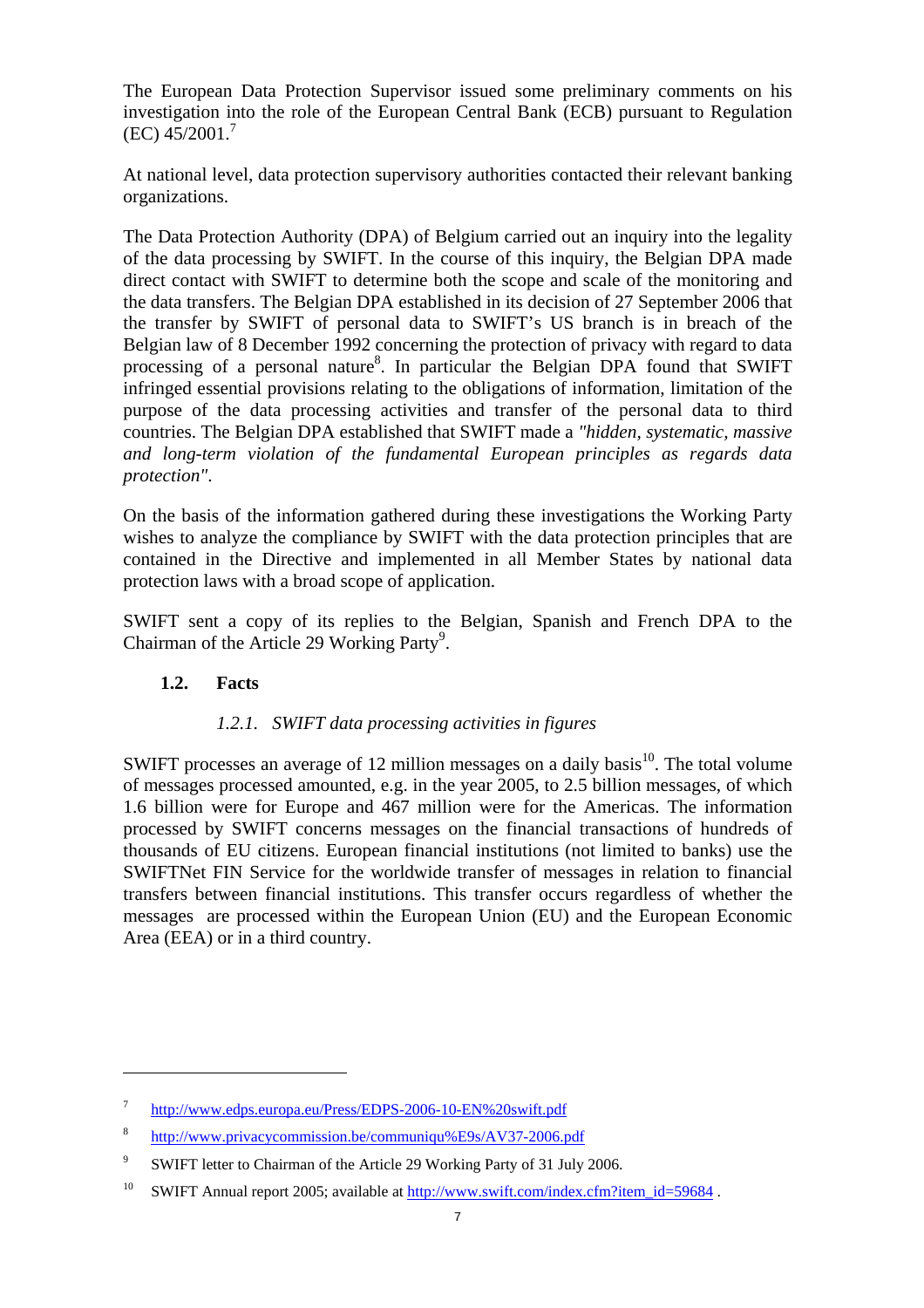## *1.2.2. Categories of data processed*

The messages that are transmitted via the SWIFTNet FIN service contain personal data such as the names of the beneficiary and the ordering customer. Payment related messages may however include more information such as a reference number to allow payer and payee to reconcile the payment with their respective accounting documents. In addition, certain message types allow for unstructured text information to be included.

Apart from sales offices in various countries, SWIFT has two operation centres located in SWIFT branches, one in a Member State of the EU and one in the United States. In these operation centres, as part of the SWIFTNet FIN service, all messages processed by SWIFT are stored and mirrored for 124 days, as a "back-up recovery tool" for customers in case of disputes between financial institutions or data loss. After this period the data is erased.

## *1.2.3. Subpoenas by the UST*

<span id="page-7-1"></span>Since the terrorist attacks of September 2001, the UST has addressed multiple administrative subpoenas to the SWIFT operation centre in the US. After enquiry, SWIFT stated that to date it had received and complied with 64 UST subpoenas.

Under US law, an administrative subpoena is an order from a government official to a third party, instructing the recipient to produce certain information.<sup>11</sup> The scope of the UST subpoenas in this case is materially, territorially and in time very wide and is defined in the subpoenas and in the correspondence on the negotiations between the UST and SWIFT. These subpoenas are issued for any transactions which relate or may relate to terrorism, relate to *x* number of countries and jurisdictions, on *y* date, or "*from … to …"* dates ranging from one to several weeks, within and outside the US. It concerns messages of inter-bank transactions within the US, to or from the US, as well as messages from outside the US, such as messages within the EU.<sup>12</sup>

SWIFT privately negotiated an arrangement with the US Treasury on how to comply with the subpoenas. Through this process, SWIFT claims to have received *"significant protections and assurances as to the purpose, confidentiality, oversight and control of the limited sets of data produced under the subpoenas"* 13.

<span id="page-7-0"></span>According to the findings of the Belgian DPA, the practical communication of personal data to the UST is performed by the SWIFT operating centre in the US in several steps. There is no direct extraction of individualised data mirrored in the SWIFT database, but instead, SWIFT negotiated a "black box" construction with the UST that permitted a

<sup>11</sup> Hearing before the United States Senate Judiciary Committee, Subcommittee on Terrorism, Technology and Homeland Security:"Tools to Fight Terrorism: Subpoena Authority and Pretrial Detention of Terrorists" Testimony of Rachel Brand, Principal Deputy Assistant Attorney General, Office of Legal Policy, U.S. Department of Justice, June 22, 2004; [http://kyl.senate.gov/legis\\_center/subdocs/062204\\_brand.pdf](http://kyl.senate.gov/legis_center/subdocs/062204_brand.pdf) 

<sup>&</sup>lt;sup>12</sup> Cf. Opinion Belgian DPA, B.2 (unofficial EN translation), footnote 8.

<sup>&</sup>lt;sup>13</sup> "SWIFT statement on compliance policy", published on [http://www.swift.com/index.cfm?item\\_id=59897.](http://www.swift.com/index.cfm?item_id=59897)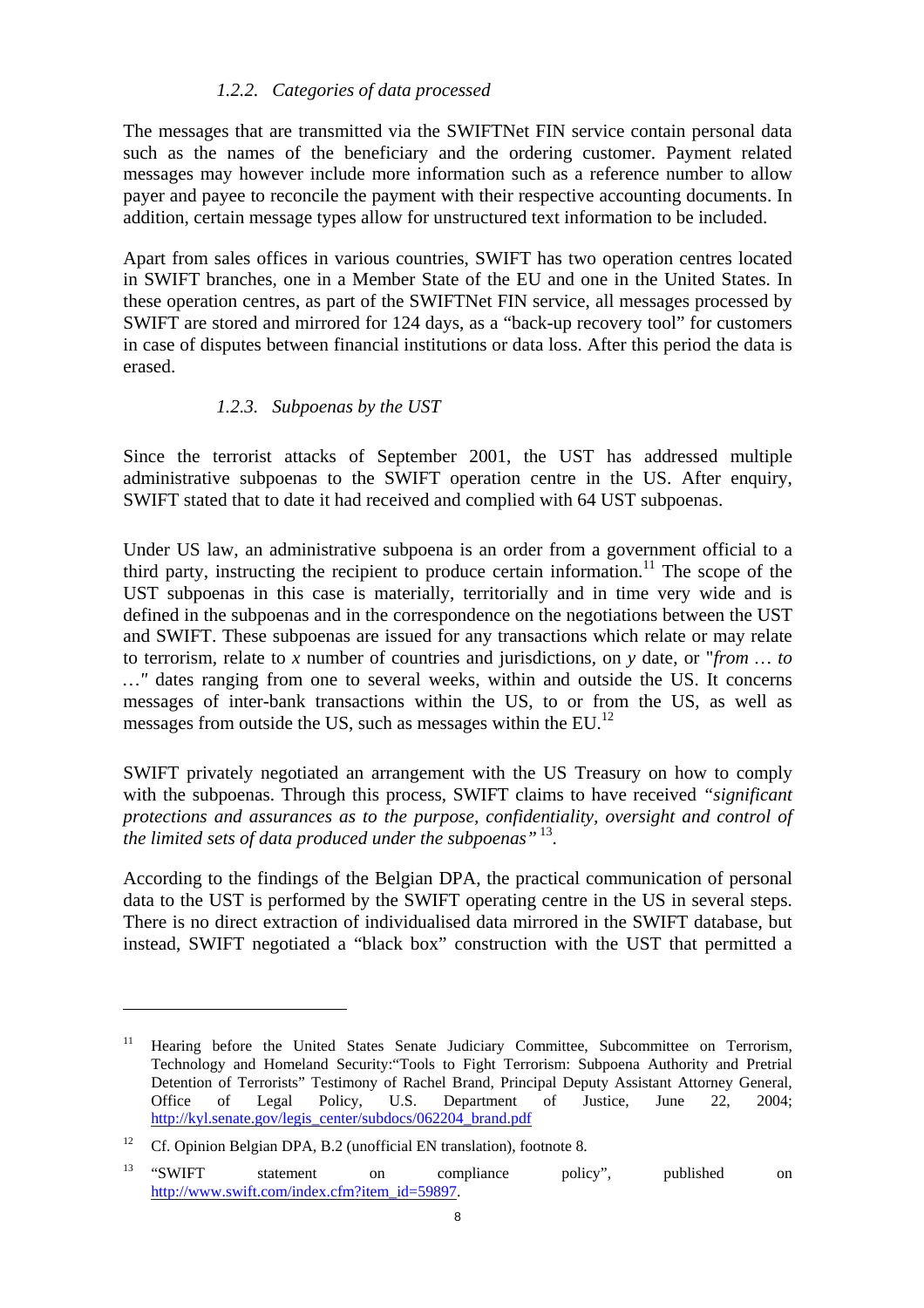transfer of data from the mirrored SWIFT database to the "black box". Once the data are in the "black box", which is owned by the US, the UST performs focused searches.

Further details on the communication of personal data to the UST were disclosed to the DPA in Belgium and can be found in its opinion $14$ .

# <span id="page-8-1"></span><span id="page-8-0"></span>**2. APPLICABLE DATA PROTECTION FRAMEWORK**

# **2.1. Applicability of Directive 95/46/EC**

Since personal data are contained in the messages that are transmitted via the SWIFTNet FIN service, the Working Party finds that the Directive is applicable to the processing of personal data via the SWIFTNet FIN service.

The Working Party stresses that the fact that the processing of personal data is incidental to the provision of a service is not relevant to the determination of an organisation's capacity as a data controller. The definitions of "processing of personal data" and "personal data" are clearly defined in Article 2 of Directive. Where the activities carried out by an entity fall under these definitions, the Directive applies and therefore the data processing activities shall be carried out in full conformity with the Directive.

# **2.2. Law applicable to SWIFT**

<span id="page-8-2"></span>Article 4(1)(a) of the Directive states that each Member State shall apply the national provisions it adopts pursuant to the Directive to the processing of personal data where "(…) the processing is carried out in the context of the activities of an establishment of the controller on the territory of the Member State".

The head office of SWIFT is located in La Hulpe, Belgium. SWIFT also has two operating centres (one in Europe and one in the US, which act as a complete mirror). In addition, SWIFT has several sales offices in the UK, France, Germany, Italy, Spain, etc. The critical decisions on the processing of personal data and transfer of data to the UST were decided by the head office in Belgium.

<span id="page-8-3"></span>As a consequence, the processing of personal data by SWIFT is subject to Belgian law, implementing the Directive, regardless of where the data processing takes place.

# **2.3. Law applicable to the financial institutions**

With regard to the processing operations for which the financial institutions which make use of SWIFT's service for their international payment orders can be considered as controllers, the applicable national law is determined by Article 4(1)(a) of the Directive and, with regard to Community institutions and bodies, Article 3 of Regulation (EC)  $45/2001^{15}$ . This means that, in the case of financial institutions, different – though harmonized – laws are applicable.

<sup>&</sup>lt;sup>14</sup> See footnote 8.

<sup>&</sup>lt;sup>15</sup> Regulation (EC) No 45/2001 of the European Parliament and of the Council of 18 December 2000 on the protection of individuals with regard to the processing of personal data by the Community institutions and bodies and on the free movement of such data; OJ L 8, 12.1.2001, p. 1.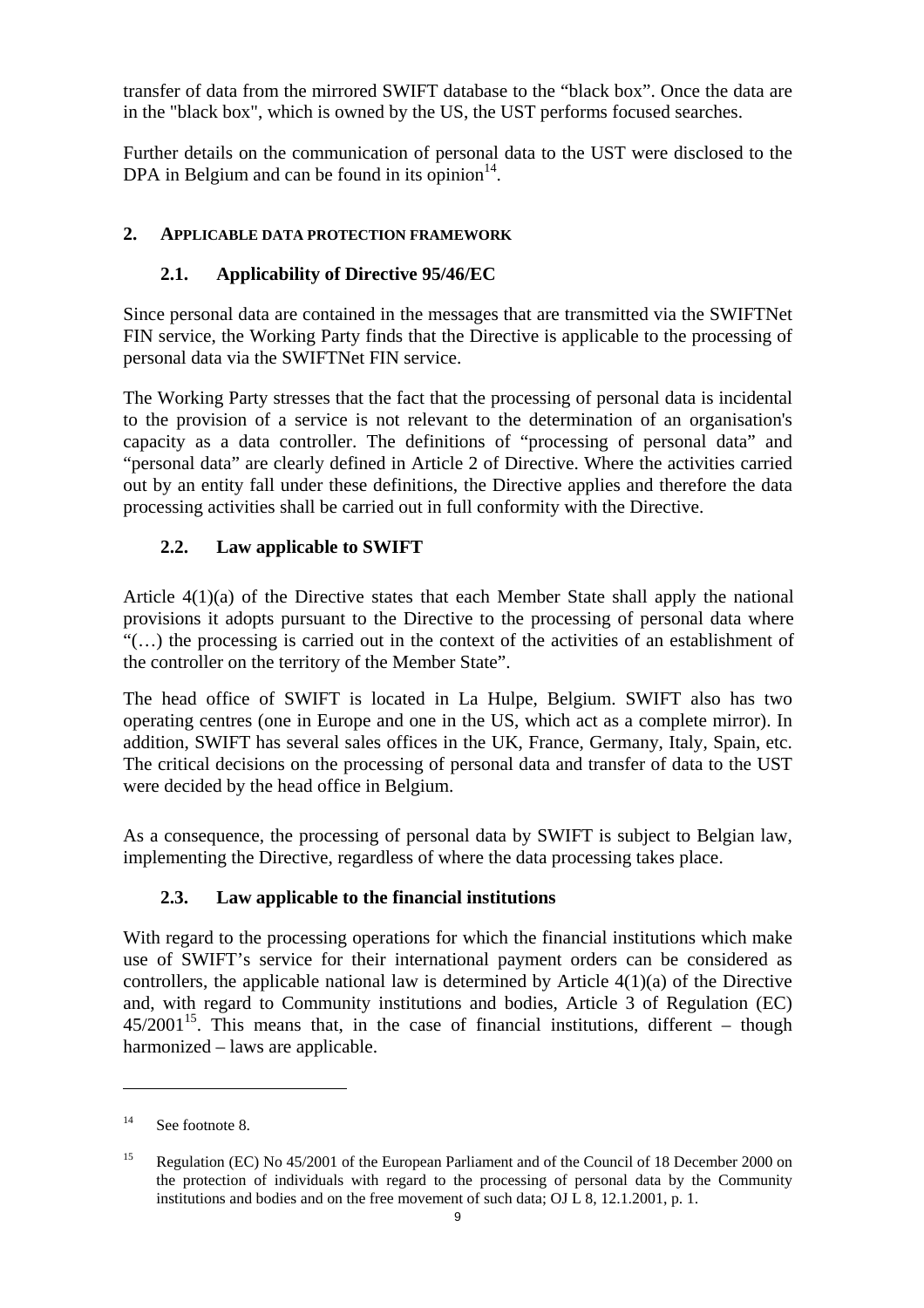The Working Party stresses that, since personal data are being processed in financial transactions regarding hundreds of thousands of citizens via institutions established in the EU (the cooperative SWIFT as well as financial institutions making use of the SWIFTNet FIN service), the national laws on data protection – adopted in implementation of the Directive – of the different Member States concerned are applicable.

#### <span id="page-9-0"></span>**3. ROLE OF SWIFT AND OF THE FINANCIAL INSTITUTIONS**

According to the Directive, the controller has to ensure that the obligations with respect to the processing of personal data are complied with.

The question is whether SWIFT and/or the financial institutions are to be considered as data controllers or as processors.

According to the definitions of the Directive, 'controller' means "the natural or legal person, public authority, agency or any other body which alone or jointly with others determines the purposes and means of the processing of personal data" (Article 2 (d));a 'processor' means "a natural or legal person, public authority, agency or any other body which processes personal data on behalf of the controller" (Article 2 (e)).

## **3.1. Role of SWIFT**

 $\overline{a}$ 

<span id="page-9-1"></span>SWIFT has always presented itself as being "*solely a messaging intermediary for transmitting secure and confidential financial messages between financial institutions. SWIFT is not a bank, nor does it hold accounts of any customers*." This presentation also formed the basis for the assessments carried out by some DPAs in Member States when authorizing data processing activities by their banks.

The international service structure of SWIFT and the contractual arrangements that have been made between SWIFT and financial institutions are rather complex. The Working Party points out, however, that this type of structure including the role of a service provider working together with other actors is not unique. The SWIFT structure appears to be an example of a formal cooperative network. SWIFT was organized in 1973 by a group of European banks which wanted to develop a new method to send payment instructions to correspondent banks in a standardized manner. To this effect, a cooperative company with limited liability was established under Belgian law.

The Working Party refers to similar cases of cooperative networks such as the case of the Terminated Merchant Databases that are operated by VISA and Mastercard in cooperation with financial institutions in order to analyze the risks associated with signing up a particular merchant with the VISA or Mastercard system<sup>16</sup>. The Working Party also makes reference to the cases of clearing and settlement of transactions systems and to passenger reservation systems where travel agencies and airline companies on the one hand and the managers of those systems (such as Galileo) on the other hand have differing responsibilities.

<sup>&</sup>lt;sup>16</sup> See e.g. Article 29 Working party "Guidelines for Terminated Merchant Databases"; available at [http://ec.europa.eu/justice\\_home/fsj/privacy/docs/wpdocs/others/2005-01-11-fraudprevention\\_en.pdf.](http://ec.europa.eu/justice_home/fsj/privacy/docs/wpdocs/others/2005-01-11-fraudprevention_en.pdf)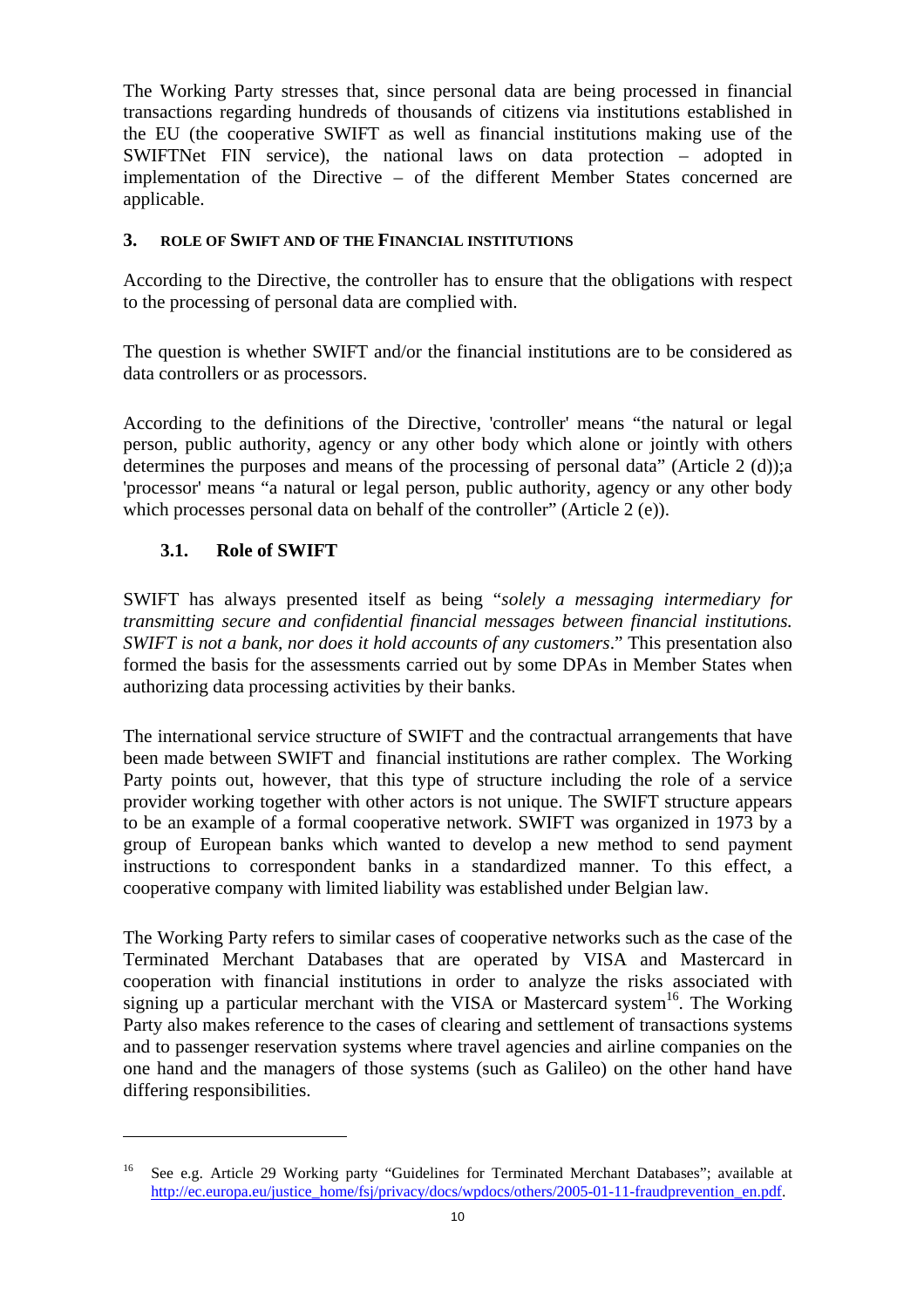Independently of the contractual relationship between SWIFT and the financial institutions under civil or commercial law, which may include the term "subcontractor", from the point of view of data protection, SWIFT is not a simple "subcontractor" or processor within the meaning of Article 2 of the Directive for the normal processing of personal data for its usual commercial purpose. The facts illustrate that SWIFT has evolved in the last few decades and does more than just act on behalf of its clients. Even if it was assumed for a moment that SWIFT acted as "processor", SWIFT has taken on specific responsibilities which go beyond the set of instructions and duties incumbent on a processor and cannot be considered compatible with its claim to be just a "processor".<sup>17</sup> The management of SWIFT operates in the context of a formal cooperative network which determines both the purposes and the means of data processing within the SWIFTNet Service and what personal data is processed via that service. The management of SWIFT decides autonomously on the level of information that is provided to the financial institutions in relation to the processing. SWIFT management is able to determine the purposes and means of the processing by developing, marketing and changing the existing or new SWIFT services and processing of data, e.g. by determining standards applicable to it clients as to the form and content of payment orders, without requiring the consent of the financial institutions. SWIFT also provides added value for the processing of personal data, such as the storage and validation of personal data and the protection of personal data with a high security standard. SWIFT management has the power to take critical decisions with respect to the processing, such as the security standard and the location of its operating centres. Finally, SWIFT management negotiates and terminates with full autonomy its services agreements and drafts and changes its various contractual documents and policies<sup>18</sup>. The above are the practical and legal means of the processing.

For the transfer of personal data to the UST, SWIFT decided to comply with the US subpoenas. It also took the initiative to negotiate in a non-transparent manner, through correspondence and a comfort letter with the UST, the conditions for passing the personal data to the UST. It deliberately decided not to inform the financial institutions concerned of this negotiation. Indeed, the control mechanisms obtained and operated by SWIFT affected the purpose and scope of the transfer of data to the UST*.* These actions exceed by far the normal capacities of a data processor in view of its supposed absence of autonomy with respect to the instructions of the data controller.

While SWIFT presents itself as a data processor, and some elements might suggest that SWIFT has acted in the past as a processor in certain cases on behalf of the financial institutions, the Working Party, having considered the effective margin of manoeuvre it possesses in the situations described above, is of the opinion that SWIFT is a controller as defined by Article 2 (d) of the Directive, for both the normal processing of personal data under its SWIFTNet service as well as for the further processing by onward transfer of personal data to the UST.

<sup>&</sup>lt;sup>17</sup> Data processors must in any case comply with the Directive, see e.g. Art. 17 (3) on security measures.

<sup>&</sup>lt;sup>18</sup> Cf. clause 4.5.3 of the general terms and conditions states: "the customer shall have been deemed to have consented to any such processing…".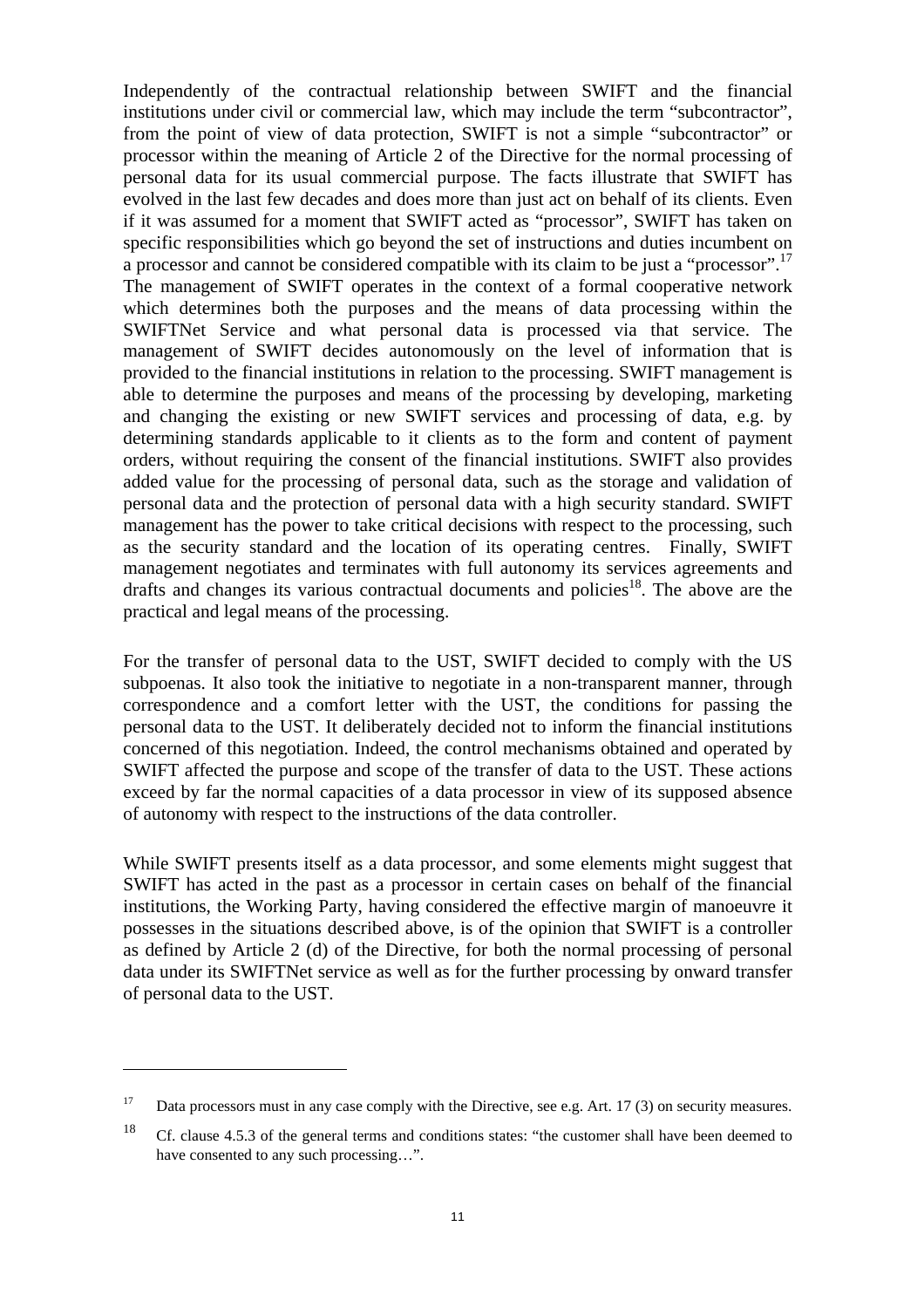## **3.2. Role of the financial institutions**

<span id="page-11-0"></span>The role of the financial institutions in the use of the SWIFTNet FIN service needs to be assessed. Some financial institutions were not fully informed by SWIFT of the volume and exact characteristics of the processing and mirroring of the personal data, including the further transfer of the mirrored personal data to the UST, However, after the disclosure of these facts on and after 23 June 2006, all financial institutions are aware of the situation when sending personal data via the SWIFTNet FIN service for international money transfers.

Financial institutions using SWIFT are supposed and expected to retain some influence on the policy of the cooperative. Some financial institutions are present on SWIFT's Board of Directors and the current management structure of SWIFT was originally designed to enable banks and financial institutions to retain some power over SWIFT decision-making processes. These institutions should therefore be considered as taking part in the determination of the purpose and means of the processing, with the cooperative of which they are members. They have also direct contact with the concerned natural persons, and they play an essential role in the execution of the international payment orders of their clients.

It is also important to keep in mind that the financial institutions are autonomous and that they can pursue their own objectives at an inter-bank level. The Working Party notes that, within the inter-bank traffic, the financial institutions often make crucial decisions on the transmission of personal data to SWIFT, often without the knowledge of their clients. This is shown by the following elements:

- On the inter-bank level, the financial institutions often decide autonomously about the means used when settling payment instructions. They can use or develop alternative or rival services for the transmission of these financial messages within the inter-bank system (e.g. e-mail, fax, telephone). Choices at this level will determine the global privacy characteristics regarding payment instructions settled by the financial institutions. When choosing an inter-bank service, the financial institutions are, in view of the diversity of the services at inter-bank level, free to be guided by elements other than information security which is of course always a requirement - such as, the privacy policy of the professional service provider. The financial institutions have the option to use a strict privacy policy from a particular provider or use a solution such as virtual private network as a guarantee in order to safeguard the trust of their clients and their services to the maximum.
- Financial institutions adhere to and accept the contractual framework of the SWIFTNet FIN service<sup>19</sup>. The contractual documentation (Data Retrieval Policy<sup>20</sup>), and the SWIFT compliance policy make SWIFT customers aware of

<sup>&</sup>lt;sup>19</sup> Part of the contractual documentation is the "SWIFT User Handbook" which contains the standardised message types to be used.

<sup>&</sup>lt;sup>20</sup> Where it is stipulated: "*For the avoidance of any doubt, nothing in this policy or, more generally, SWIFT's obligations of confidence to customers, shall be construed as preventing SWIFT from retrieving, using, or disclosing traffic or message data as reasonably necessary to comply with a bona fide subpoena or other lawful process by a court or other competent authority*." Cf. Opinion Belgian DPA, D.2, footnote 8.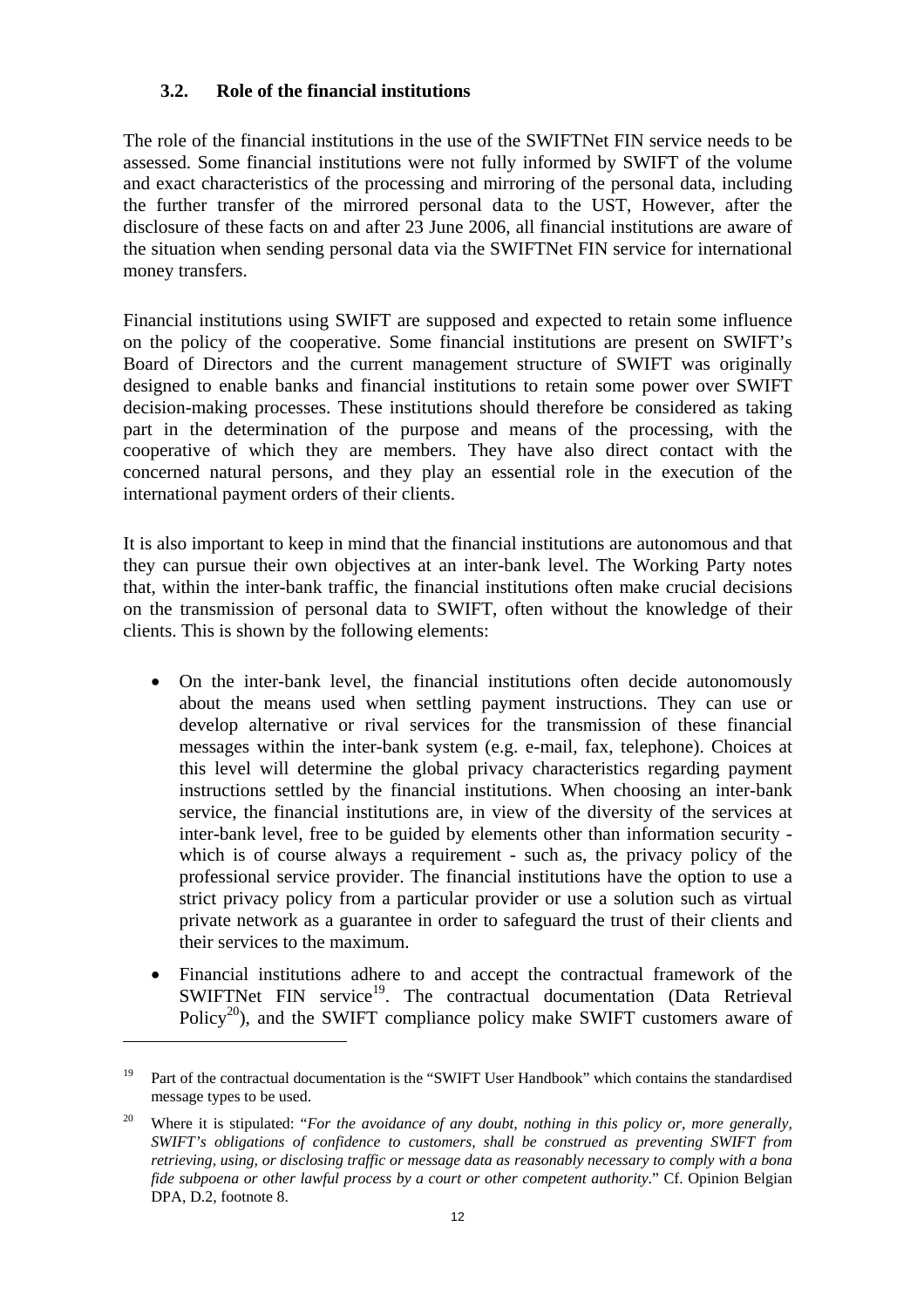the general principle to transfer personal data subjected to subpoenas either served on them or on SWIFT. According to the Opinion of the Belgian DPA, SWIFT argued that the number of subpoenas addressed to financial institutions could run into thousands or even tens of thousands per year. It is therefore doubtful that financial institutions which are active on the international payments market would be unaware of the general principle of subpoenas.

- The financial institutions must assess the possible implications and privacy risks, including privacy risks for their clients relating to the SWIFTNet FIN service, which they, as a professional service provider, sign up to. It is therefore important to check whether the privacy policy of the instructing institution contains clauses relating to these risks.
- Considering the fact that the financial institutions are acting on behalf of their clients giving payment instructions, they are not allowed to pass on the necessary data to other purposes than strictly payment transfer. If it is known to a financial institution, that SWIFT uses data entrusted to them also in ways which are not strictly payment transfers and nevertheless continues to make use of the SWIFT services, the question of the legal basis for such transfer and use must be put: unless there is a special agreement between financial institution and their clients it does not seem justified to entrust banking data to SWIFT for other purposes than the mere service acknowledged.

As a consequence, financial institutions are not only controllers in the meaning of Article 2 (d) of the Directive as to their own data processing activities but they also bear some responsibility as regards the data processing activities of SWIFT. The fact that the management structure of the SWIFT cooperative appears to have evolved over time to the point that SWIFT's management would have grown more independent than originally intended does not prevent its founders, i.e. the financial institutions, from retaining their qualification as data controllers in the sense of the Directive.

On the basis of the above elements, the Working Party is of the opinion that sufficient elements support the opinion that a joint responsibility exists with the financial institutions and the cooperative SWIFT where they are represented, for the processing of personal data via the SWIFTNet FIN service. However joint responsibility does not necessarily mean equal responsibility. Whilst SWIFT bears primary responsibility for the processing of personal data in the SWIFTNet FIN service, financial institutions also bear some responsibility for the processing of their clients' personal data in the service.

## **3.3. Role of central banks**

 $\overline{a}$ 

<span id="page-12-0"></span>The involvement of central banks must be examined, taking account of the different roles they play as regards SWIFT and as regards the oversight within the area of financial payments. Firstly, SWIFT is subject to cooperative oversight by the Central Banks of the Group of Ten countries  $(G-10 \text{ Group})^{21}$ . The oversight focuses primarily on ensuring that SWIFT has effective controls and processes to manage risks for the financial stability

<sup>21</sup> The G-10 Group is composed by the National Bank of Belgium, Bank of Canada, Deutsche Bundesbank, European Central Bank, Banque de France, Banca d' Italia, Bank of Japan, De Nederlandsche Bank, Sveriges Riksbank, Swiss National Bank, Bank of England and the Federal Reserve System (USA), represented by the Federal Reserve Bank of New York and the Board of Governors of the Federal Reserve System.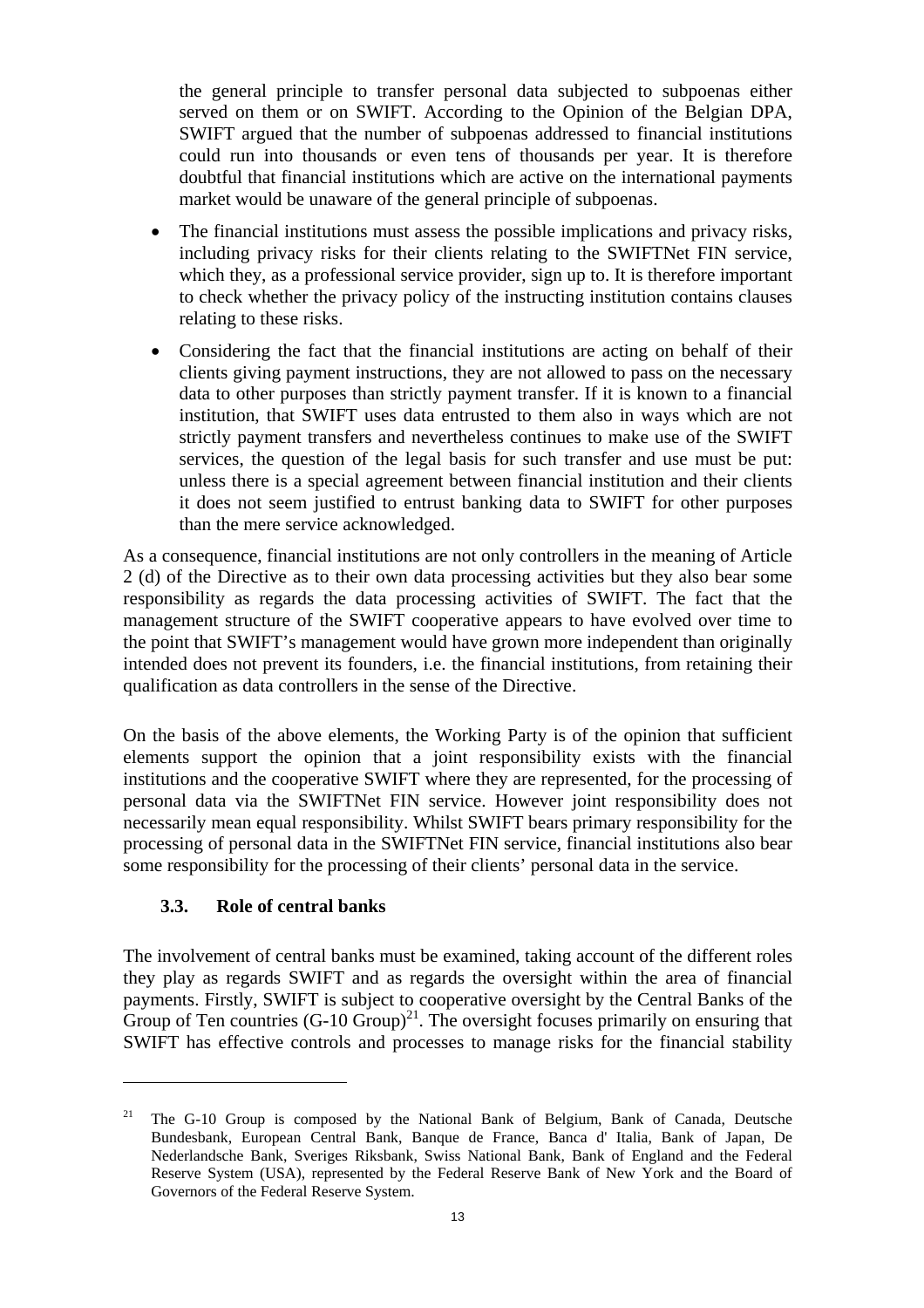and the soundness of financial infrastructures. Furthermore, "overseers review SWIFT's identification and mitigation of operational risks, and may also review legal risks, transparency of arrangements and customer access policies. SWIFT's strategic direction may also be discussed with the Board and senior management<sup>"22</sup>. The major instrument for the oversight of SWIFT is the influence and pressure that may be applied by the overseeing authority ("moral suasion"). Overseers can formulate recommendations to SWIFT; however, it is also clear that the oversight of SWIFT does not grant SWIFT any certification, approval or authorisation by the Central Banks.

Provisions on the confidential treatment of non-public information are included in Memorandums of Understanding between SWIFT and the Central Banks.

The G-10 Group was informed in the course of 2002 about the data transfers to US authorities. However, the Group considered that this issue fell outside the scope of its oversight role. Furthermore, many central banks interpreted Memorandums of Understanding on confidentiality as preventing them from referring this issue to competent authorities at national and European level. Therefore, the G-10 Group neither addressed the consequences on data protection of the transfers to US authorities, nor did they inform the relevant authorities nor did they urge SWIFT to do so.

Furthermore, the President of the European Central Bank (ECB) stated at the public hearing at the European Parliament that the G-10 Central Banks "*did not give SWIFT any blessing in relation to its compliance with these subpoenas. In fact, we could not have given any such authorisation even if we had wanted to, as this fell outside our competence. Therefore, SWIFT remained solely responsible for its decisions*". 23

Secondly, it shall be highlighted that the limited role that the Central Banks currently play in SWIFT oversight does not exclude that also a Central Bank might be considered – as any other financial institution using SWIFTNet service – as a (joint) controller whenever it acts as a SWIFT customer (see above, paragraph 3.2), in the event that they process personal data for the purpose of inter-bank transactions. In this perspective, the fact that some Central Banks were informed of the data transfers to US authorities might be considered as relevant in order to determine their responsibility as users of the SWIFT system.

#### <span id="page-13-1"></span><span id="page-13-0"></span>**4. ASSESSMENT OF THE COMPATIBILITY WITH DATA PROTECTION RULES**

## **4.1. Application of the principles of data quality and proportionality (Article 6 of the Directive)**

In accordance with Article 6 of Directive, personal data must be processed fairly and lawfully;<sup>24</sup> they must be collected for specified, explicit and legitimate purposes<sup>25</sup> and

<sup>&</sup>lt;sup>22</sup> Financial Stability Review 2005, published by the National Bank of Belgium and available on its web sit[e www.nbb.be.](http://www.nbb.be/) 

<sup>&</sup>lt;sup>23</sup> Jean-Claude Trichet: Statement by the President of the ECB at the public hearing at the European Parliament on the interception of bank transfer data from the SWIFT system by the US secret services.

<sup>&</sup>lt;sup>24</sup> Article  $6(1)(a)$  of the Directive.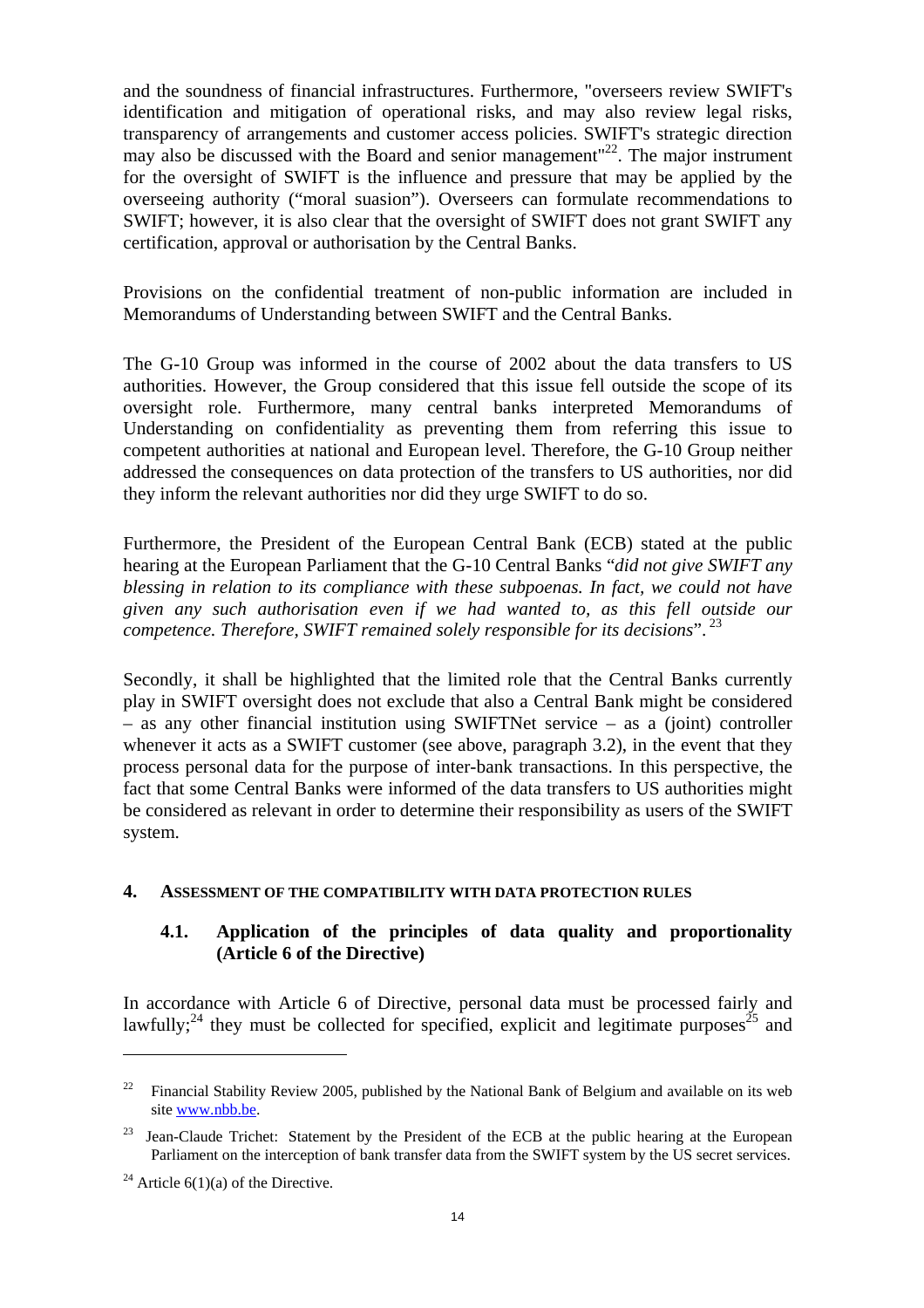not be processed for purposes incompatible with the original one for which they were collected*.* Moreover, the processed data must be adequate, relevant and not excessive in relation to the purposes for which they are collected and/or further processed.<sup>26</sup> Combined, these latter rules are referred to as the "proportionality principle". Finally, appropriate measures have to be taken to ensure that data which are inaccurate or incomplete are erased or rectified. $27$ 

#### *4.1.1. Commercial purpose*

<span id="page-14-0"></span>The personal data was collected by the financial institutions only for the purpose of processing the client's payment orders and subsequently by SWIFT for the purpose of executing the SWIFTNet FIN service (commercial purpose). This commercial purpose for the processing of personal data can therefore be considered as the only specified, explicit and legitimate purpose.

<span id="page-14-1"></span>As to the transfer of personal data to third countries, see below under section 4.6

## *4.1.2. Further processing for incompatible purposes*

aa) Personal data may not be processed for purposes which are incompatible with the original purpose. By deciding to mirror all data processing activities in an operating centre in the US, SWIFT placed itself in a foreseeable situation where it is subject to subpoenas under US law.

In this case, SWIFT received subpoenas issued by the UST for alleged terrorism investigations. This further purpose is completely different from the original purpose and its treatment of the personal data involved, and may have direct consequences for the individuals whose personal data are being processed. This further purpose is not compatible with the original, commercial-only purpose for which personal data have been collected.

SWIFT was aware of this further purpose. The SWIFT management endorsed it and cooperated. SWIFT has not pointed this purpose out, neither to the users of its services nor to any data protection supervisory authority.

bb) It has also been established that massive data transfers took place from SWIFT to the UST, without an effective possibility to check the individualized character of the data requested. According to SWIFT, all financial messages could potentially be scrutinized via the "black box" system by the UST. This system allows the UST to retrieve from the "black box" all messages – and the personal data contained therein – it deems necessary.

The Working Party points out that even for the purposes of alleged terrorism investigations only specific and individualized data should be transferred by SWIFT on a

<sup>&</sup>lt;sup>25</sup> Article  $6(1)(b)$  of the Directive.

<sup>&</sup>lt;sup>26</sup> Article  $6(1)(c)$  of the Directive.

<sup>&</sup>lt;sup>27</sup> Article  $6(1)(d)$  of the Directive.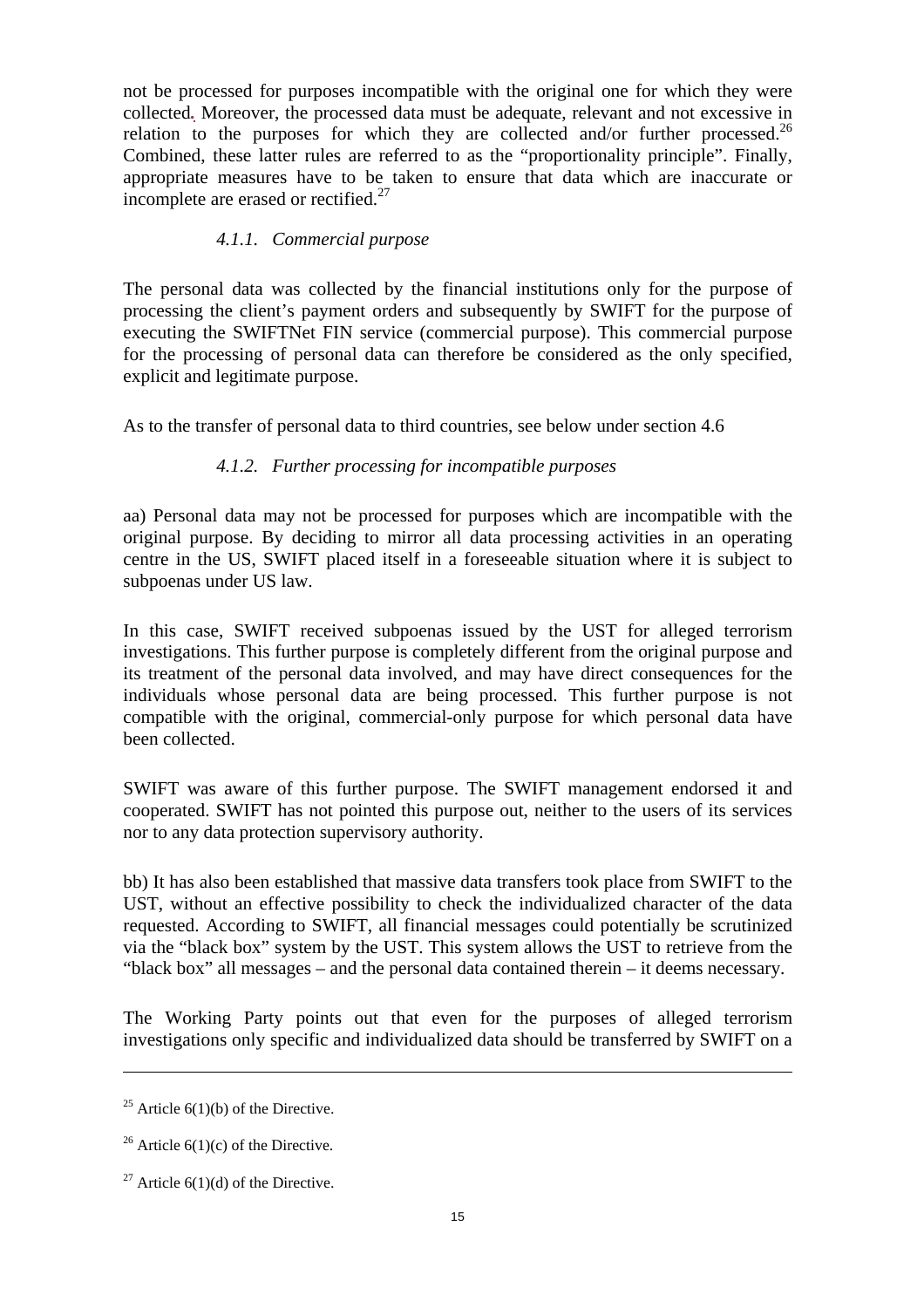case by case basis, in full compliance with data protection principles. As this is not the case, the current practice is not proportionate and thereby violates Article 6 (1) (c) of the Directive.

cc) Article 13 provides that "Member States may adopt legislative measures to restrict the scope of the obligations and rights provided for in Articles 6(1) [as the purpose limitation principle], 10, 11(1) [duty to inform the data subject], 12 [right of access] and 21 [publicizing of processing operations] when such a restriction constitutes a necessary measure to safeguard [a list of important public interests which follows] (c) public security; (d) the prevention, investigation, detection and prosecution of criminal offences [...]; (f) a monitoring, inspection or regulatory function connected, even occasionally, with the exercise of official authority in cases referred to in (c), (d) and (e);".

The European Court of Justice (ECJ) has cast some light on the understanding of these provisions. On joined cases C-465/00, C-138/01 and C-139/01 ("Rechnungshof") of 20 May 2003, the Court made clear that the communication of data originally collected for "economic" purposes to third parties, including public authorities "constitutes an interference within the meaning of Article 8 ECHR". Further, derogations from the principle of purpose limitation laid down in the Data Protection Directive need to respect Article 13 of that directive, and for that they need to be "justified from the point of view of Article 8 of the Convention" (Rechnungshof, C-465/00, §68 ff).

According to the Convention, in order for an interference with the right to private life to be justified, it needs to be done "in accordance with the law" and be "necessary in a democratic society" for a public interest purpose. The Strasbourg jurisprudence has repeatedly reminded that the Law providing for the interference "must indicate the scope of any such discretion conferred on the competent authorities and the manner of its exercise with sufficient clarity, having regard to the legitimate aim of the measure in question, to give the individual adequate protection against arbitrary interference."

However, these provisions cannot be invoked as SWIFT did not comply on these issues with the Belgian law. $^{28}$ 

dd) The Working Party moreover points to the existence of legal structures on governmental level. The Working Party emphasizes that systems should be used in compliance with the bank secrecy principle. It refers in this respect to the 40+9 recommendations of the Financial Action Task Force (FATF/GAFI), an intergovernmental body created in 1989 whose purpose is the development and promotion of national and international policies to combat money laundering and terrorist financing. The Working Party also refers to the system of exchange of financial information put in place between the respective national financial intelligence cells of 96 countries (Egmont Secure Web, ESW), coordinated by FinCEN in the United States. In this framework, financial information can be given to the requesting party in compliance with the national rules of the country exporting the information.

<sup>28</sup> Opinion Belgian DPA, cf. footnote 8.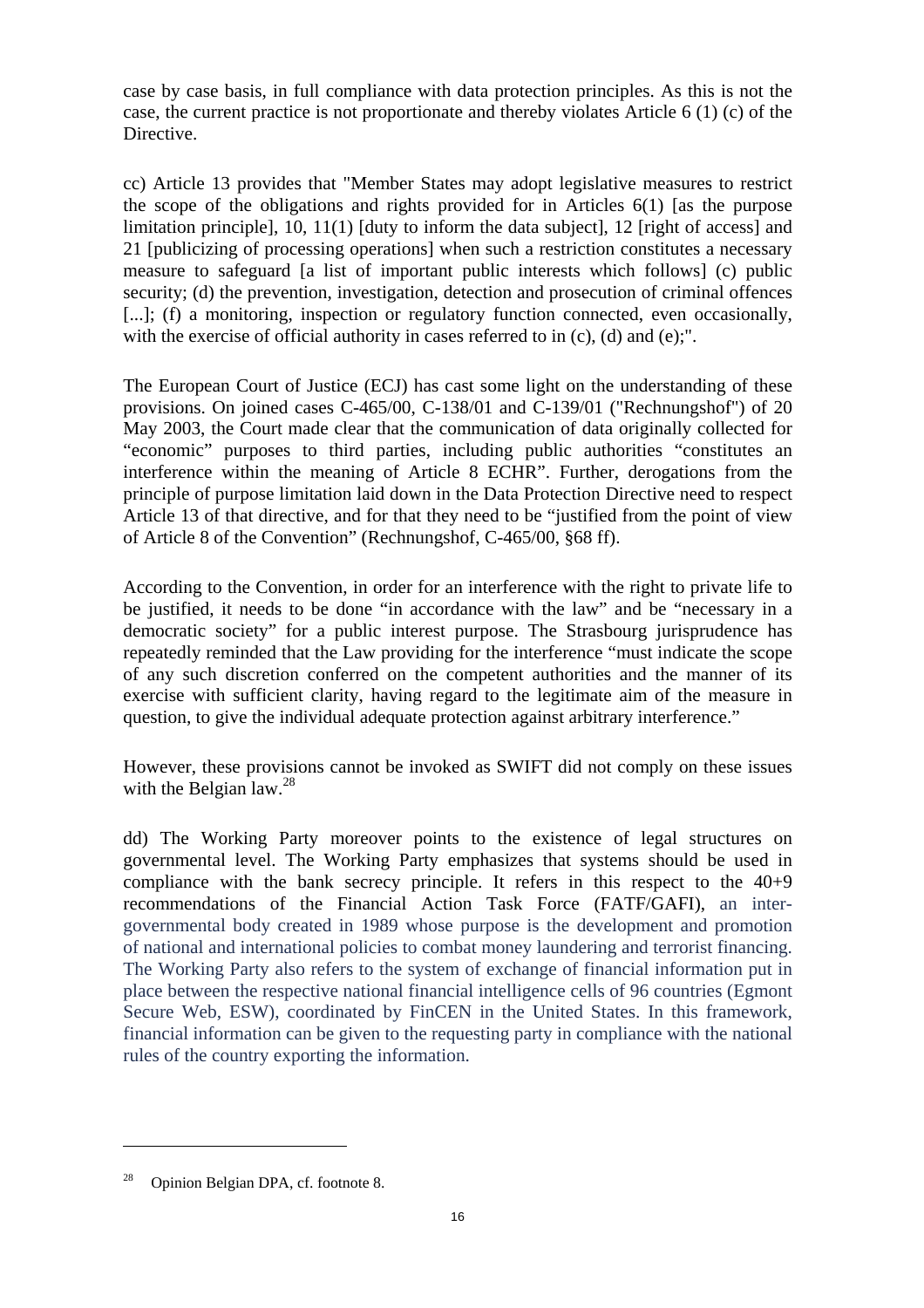The Working Party also refers to existing cooperation mechanisms set up or developed under the third pillar (judicial and police cooperation), and in particular the international agreements signed on 25 June 2003 between the US and the  $EU^{29}$  on mutual legal assistance and, although more remotely to this subject, the international agreement on extradition. Although these treaties are not yet ratified, according to Article 18 of the Vienna Convention on the Law of Treaties<sup>30</sup>, a State is obliged to refrain from acts which would defeat the object and purpose of a treaty when it has signed the treaty or has exchanged instruments constituting the treaty subject to ratification, as long as it has not notified an intention not be become a party to the treaty.

As a result by having decided to mirror all data processing activities in an operating centre in the US, SWIFT placed itself in a foreseeable situation where it is subject to subpoenas under US law and where a processing of personal data has been organized in a way that appears to circumvent the structures and international agreements already in place.

<span id="page-16-0"></span>Overall, the Working Party is of the opinion that the principles of purpose limitation and compatibility, proportionality and necessity of the personal data processed are not respected.

# **4.2. Legitimacy (Article 7 of the Directive)**

 $\overline{a}$ 

<span id="page-16-1"></span>For any personal data processing to be lawful, it needs to be legitimate and satisfy one of the grounds set out in Article 7 of the Directive.

> *4.2.1. Necessary for the performance of a contract (Article 7 (b) of the Directive)*

SWIFT processes the personal data contained in the messages in the SWIFTNet Fin service in order to execute payment orders entrusted to SWIFT by the financial institutions only.

However, even if in this context such processing for this commercial purpose could be considered necessary for the execution of the agreement between SWIFT and the financial institutions concerned, the way it was done by mirroring the personal data in the US operations centre is not acceptable for other reasons which are discussed later at 4.6 .

## *4.2.2. Necessary for compliance with a legal obligation to which the controller is subject (Article 7(c) of the Directive)*

<span id="page-16-2"></span>The processing and mirroring could have been necessary for compliance with a legal obligation to which the controller is subject.

<sup>&</sup>lt;sup>29</sup> Agreement on extradition between the EU and the US" and the "Agreement on mutual legal assistance" between the EU and the US". [http://eur-lex.europa.eu/LexUriServ/site/en/oj/2003/l\\_181/l\\_18120030719en00270033.pdf a](http://eur-lex.europa.eu/LexUriServ/site/en/oj/2003/l_181/l_18120030719en00270033.pdf)nd [http://europa.eu.int/eur](http://europa.eu.int/eur-lex/pri/en/oj/dat/2003/l_181/l_18120030719en00340042.pdf#search=%22Agreement%20on%20mutual%20legal%20assistance%20between%20the%20european%20union%22)[lex/pri/en/oj/dat/2003/l\\_181/l\\_18120030719en00340042.pdf#search=%22Agreement%20on%20mutu](http://europa.eu.int/eur-lex/pri/en/oj/dat/2003/l_181/l_18120030719en00340042.pdf#search=%22Agreement%20on%20mutual%20legal%20assistance%20between%20the%20european%20union%22) [al%20legal%20assistance%20between%20the%20european%20union%22](http://europa.eu.int/eur-lex/pri/en/oj/dat/2003/l_181/l_18120030719en00340042.pdf#search=%22Agreement%20on%20mutual%20legal%20assistance%20between%20the%20european%20union%22)

<sup>&</sup>lt;sup>30</sup> Treaty of Vienna on the law of treaties of 23 May 1969. The United States have signed this treaty.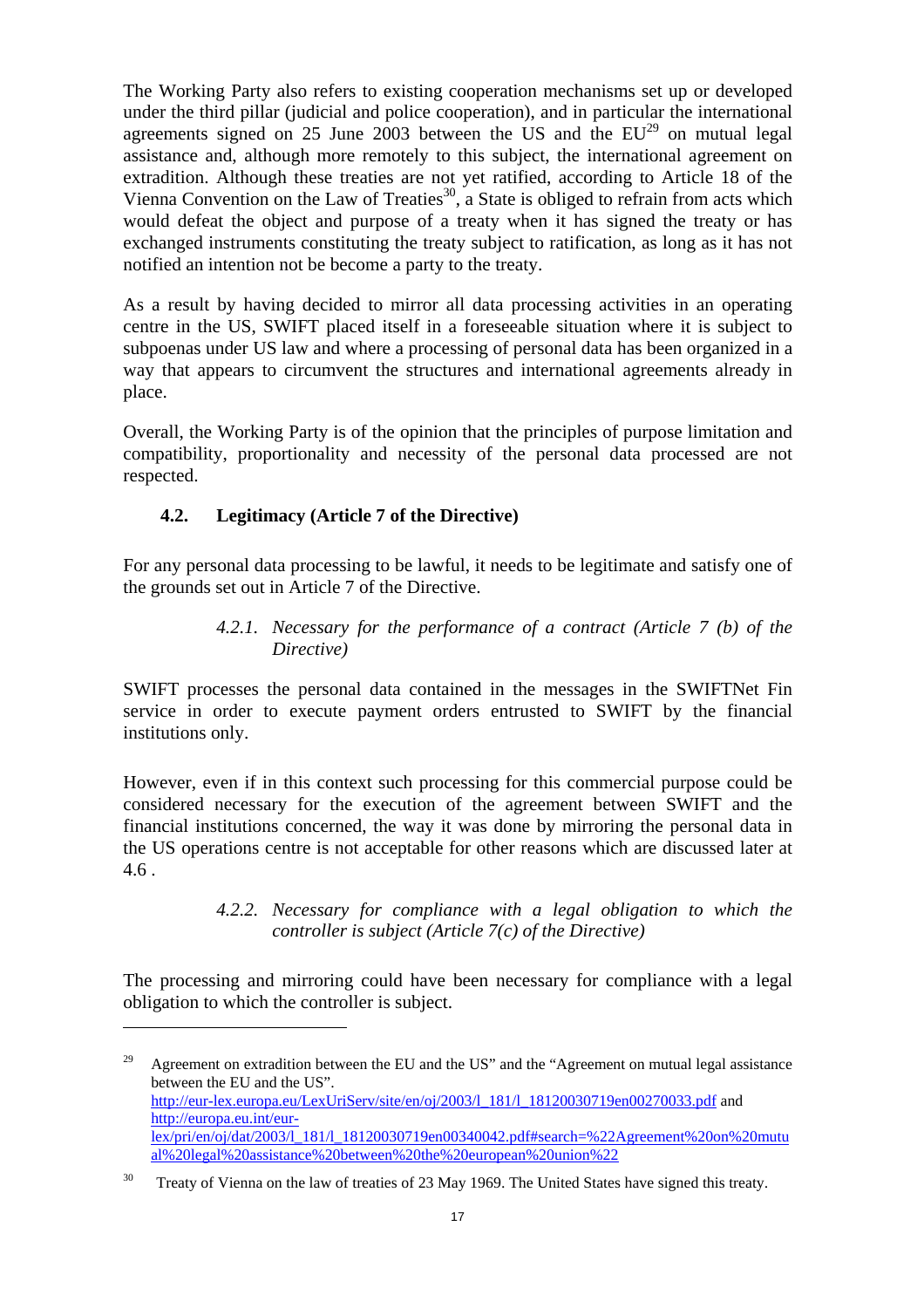SWIFT, with its headquarters in Belgium, did not formally invoke a legal basis within Belgian or European law for this particular processing. The Working Party further notes that is no legal obligation imposed by Belgian or European law for this particular data processing activity. In addition, the Working Party already stated in its "SOX opinion"<sup>31</sup> that *"an obligation imposed by a foreign legal statute or regulation (…) may not qualify as a legal obligation by virtue of which data processing in the EU would be made legitimate. Any other interpretation would make it easy for foreign rules to circumvent the EU rules laid down in Directive"*. The Working Party considers that this reasoning also fully applies in this case.

<span id="page-17-0"></span>Article 7 (c) of the Directive can therefore not be used to justify the processing and mirroring of the personal data in this case.

#### *4.2.3. Necessary for the purposes of a legitimate interest pursued by the controller (Article 7(f) of the Directive)*

According to Article 7(f) of the Directive, the processing and mirroring could be necessary for the purposes of the legitimate interests pursued by the controller or by the third party or parties to whom the data are disclosed, except where such interests are overridden by the interests for fundamental rights and freedoms of the data subject which require protection under Article 1 (1).

The question is whether Article 7 (f) of the Directive could be used to justify the processing and mirroring, with the consequence that the processing operations in its US operations centre are subject to US subpoenas.

It cannot be denied that SWIFT has a legitimate interest in complying with the subpoenas under US law. If SWIFT did not comply with these subpoenas, it runs the risk of incurring sanctions under US law. On the other hand, it is also crucial that a "proper balance" is found and respected between the risk of SWIFT being sanctioned by the US for eventual non-compliance with the subpoenas and the protection of the rights of individuals.

Article 7 (f) of the Directive requires a balance to be struck between the legitimate interest pursued by the processing of personal data and the fundamental rights of data subjects. This balance of interest test should take into account issues of proportionality, subsidiarity, the seriousness of the alleged offences that can be notified and the consequences for the data subjects. In the context of the balance of interest test, adequate safeguards will also have to be put in place. In particular, Article 14 of the Directive provides that, when data processing is based on Article 7(f), individuals have the right to object at any time on compelling legitimate grounds to the processing of the data relating to them.

<sup>31</sup> Opinion 1/2006 on the application of the EU data protection rules to internal wistleblowing schemes in the fields of accounting, internal accounting controls, auditing matters, fight against, banking and financial crime.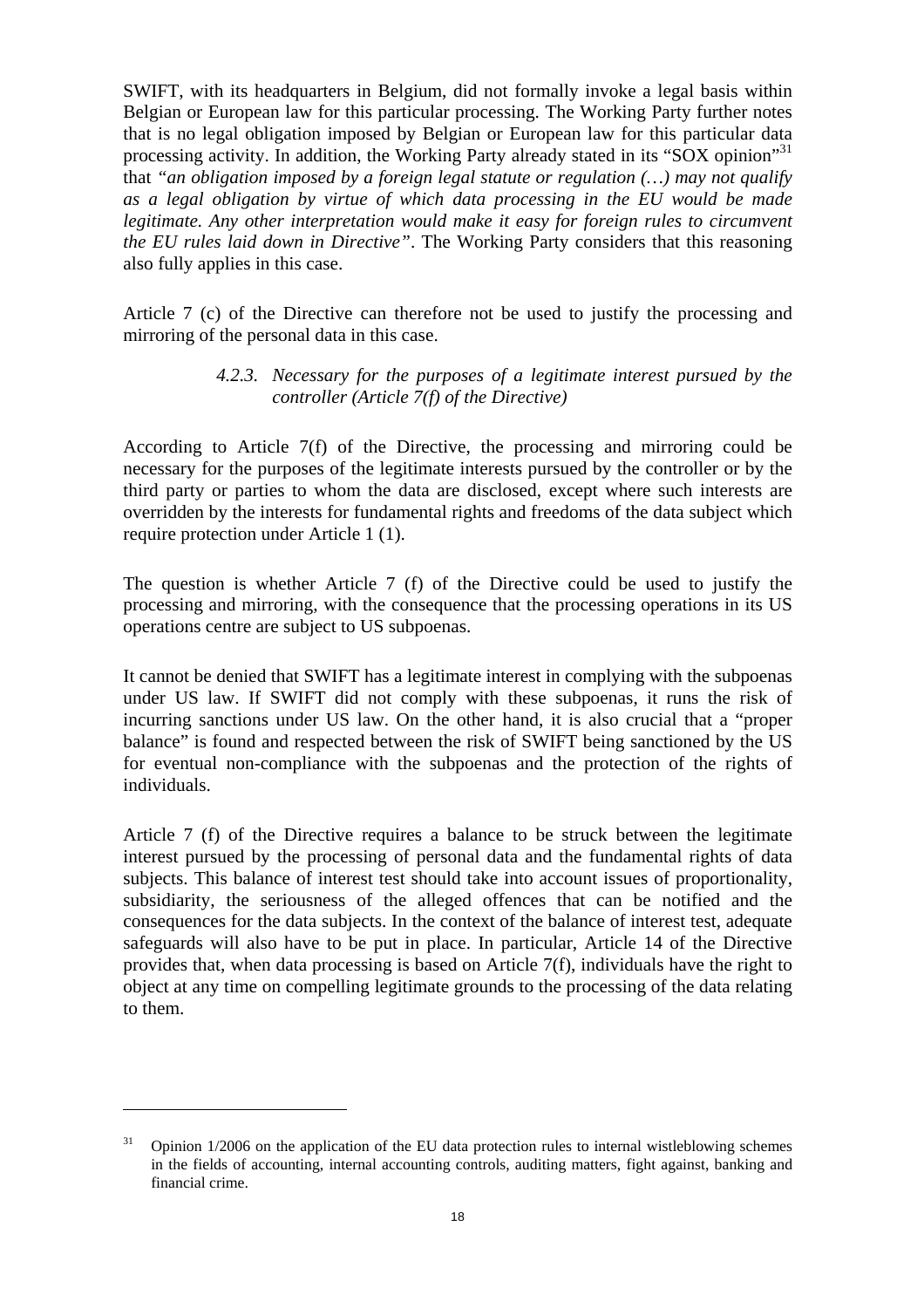SWIFT conducted the processing and mirroring of its data in a "hidden, systematic, massive and long-term<sup>33</sup> manner, without having specified the further incompatible purpose at the time of processing the data, and without SWIFT pointing this purpose out to the users of its services. This further processing and mirroring for an incompatible purpose could have far-reaching effects on any individual.

The Working Party therefore considers that the interests for fundamental rights and freedoms of the numerous data subjects override SWIFT's interest not to be sanctioned by the US for eventual non-compliance with the subpoenas.

## **4.3. Provision of clear and complete information about the scheme (Articles 10 and 11 of the Directive)**

<span id="page-18-0"></span>According to Articles 10 and 11 of the Directive, the controller is obliged to inform data subjects about the existence, purpose and functioning of its data processing, the recipients of the personal data and the right of access, rectification and erasure by the data subject. All clients of financial institutions, regardless of their nationality or country of residence, have a right to know what happens to their "confidential" data.

The Working Party observes that this information concerning the processing and mirroring in the US operations centre was not provided, neither by SWIFT, nor by the financial institutions concerned.

According to Article 13 of the Directive, EU Member States may adopt legislative measures to restrict the scope of some of the obligations and rights provided for in the Directive. Such a restriction must constitute a necessary measure to safeguard, e.g. the prevention, investigation, detection and prosecution of criminal offences, or of breaches of ethics for regulated professions, on a case-by-case basis and only if that interference is justified from the point of view of Article 8 of the European Convention of Human Rights. However such a general, long and large-scale operation without any information provided at all would not be in line with Article 13.

# **4.4. Compliance with notification requirements (Article 18 to 20 of the Directive)**

<span id="page-18-1"></span>Data controllers have to comply with the requirements of Articles 18 to 20 of the Data Protection Directive as regards notification of their data processing activities to, or prior checking by, the national data protection authorities.

In Member States providing for such a procedure, the processing operations might be subject to prior checking by the national data protection authority in as much as those operations are likely to present a specific risk to the rights and freedoms of the data subjects. The evaluation of whether such processing operations fall under prior checking requirements depends on the national legislation and the practice of the national data protection authority.

<sup>32</sup> Opinion Belgian DPA, cf footnote 8.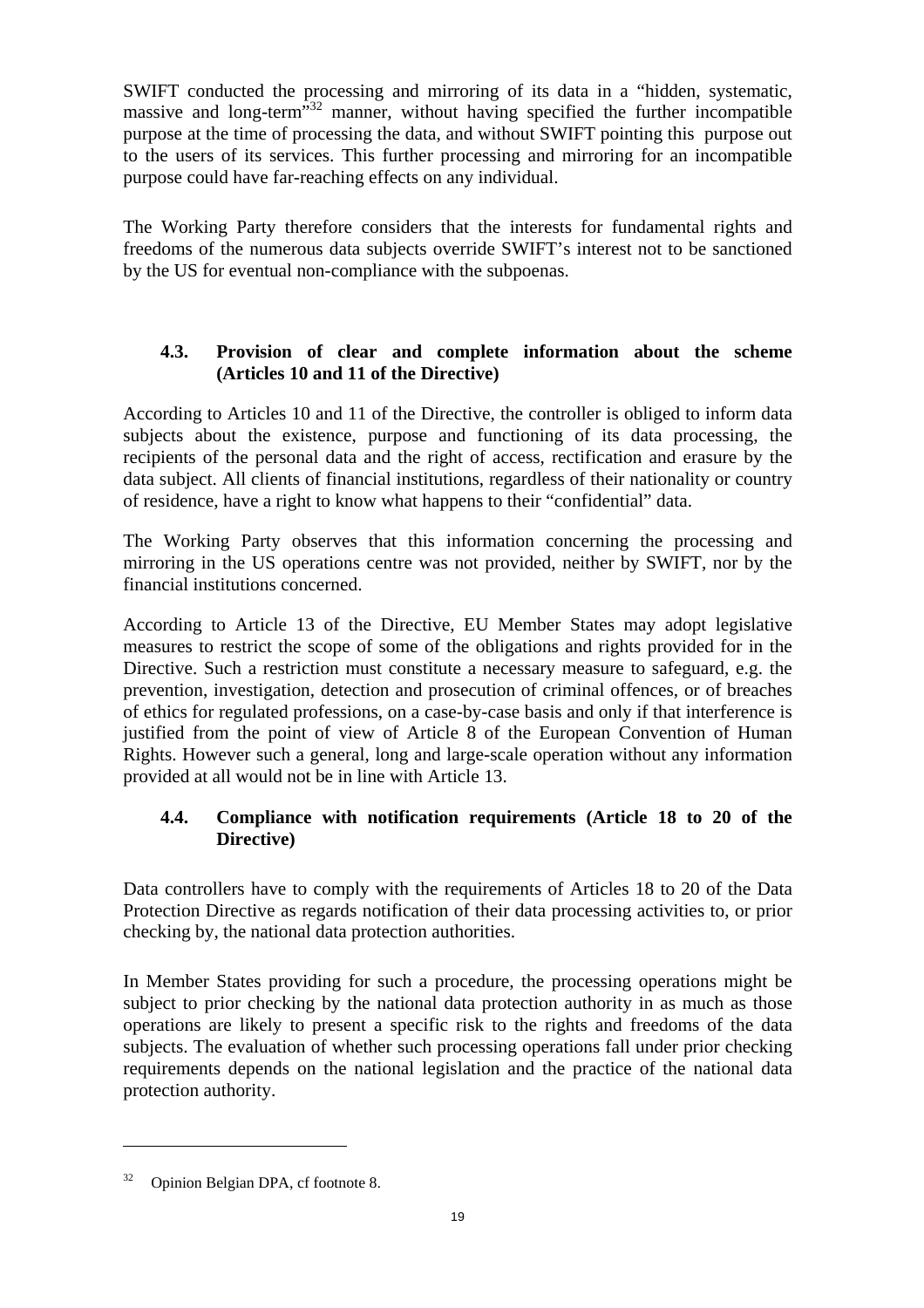<span id="page-19-0"></span>The Working Party notes that SWIFT did notify some types of processing to the Belgian  $DPA<sup>33</sup>$  but did not notify the processing and mirroring in the US operations centre for the execution of international payment orders and neither the further purpose.

# **4.5. Oversight mechanisms**

The establishment in EU Member States of data protection supervisory authorities, exercising their functions with complete independence, is an essential component of the protection of individuals with regard to the processing of personal data. This principle of complete independence of the supervisory authority is laid down in Article 28 of the Directive.

Due to the lack of information by SWIFT, the financial institutions and the overseers to the national data supervisory authority, the existing data protection control mechanisms of the Directive could not be effectively applied. The Working Party regrets that no prior consultation, formal or informal, was effected by SWIFT or the financial institutions with the data protection authorities in relation to the processing and mirroring of personal data in the US operations centre.

Verifications by the national authorities show that for the transfer of SWIFT data to the UST for the further purpose the control measures that were put in place by SWIFT mainly consisted of private audit controls by a consultant company, and the review by SWIFT employees ("scrutinizers") which, for security reasons, were not allowed to report details of the findings internally. SWIFT also mentioned that it is overseen by a senior committee drawn from the G-10 central banks and that SWIFT has informed the overseers of this matter.

Although the control measures put in place by SWIFT may contribute to enhance the security of the data processing activities, the Working Party strongly insists that no other mechanism provided for by data controllers can replace the control of data processing activities by a public independent supervisory authority as required by Article 28 of the Directive. In any case, the oversight group set up by the G-10 central banks declared itself incompetent to examine any question relating to the protection of personal data.

As a result, the Working Party condemns the fact that the existing mechanisms for independent control by the public supervisory authorities of personal data processing have been circumvented for the personal data processed via the SWIFTNet FIN service.

# **4.6. Transborder data flows (Articles 25 and 26 of the Directive)**

<span id="page-19-1"></span>Articles 25 and 26 of the Directive apply where personal data are transferred to a third country. Any transfer of data generated within EU territory that is to be used outside EU territory has to be subject to an adequacy assessment pursuant to the Directive. Furthermore, the provisions of the Directive relating to transfers of personal data to third countries cannot be applied separately from other provisions of the Directive. As explicitly mentioned in Article 25(1), these provisions apply "without prejudice to compliance with the national provisions adopted pursuant to the other provisions of this Directive". This means that regardless of the provisions relied upon for the purpose of

<sup>33</sup> Opinion Belgian DPA, cf. footnote 8.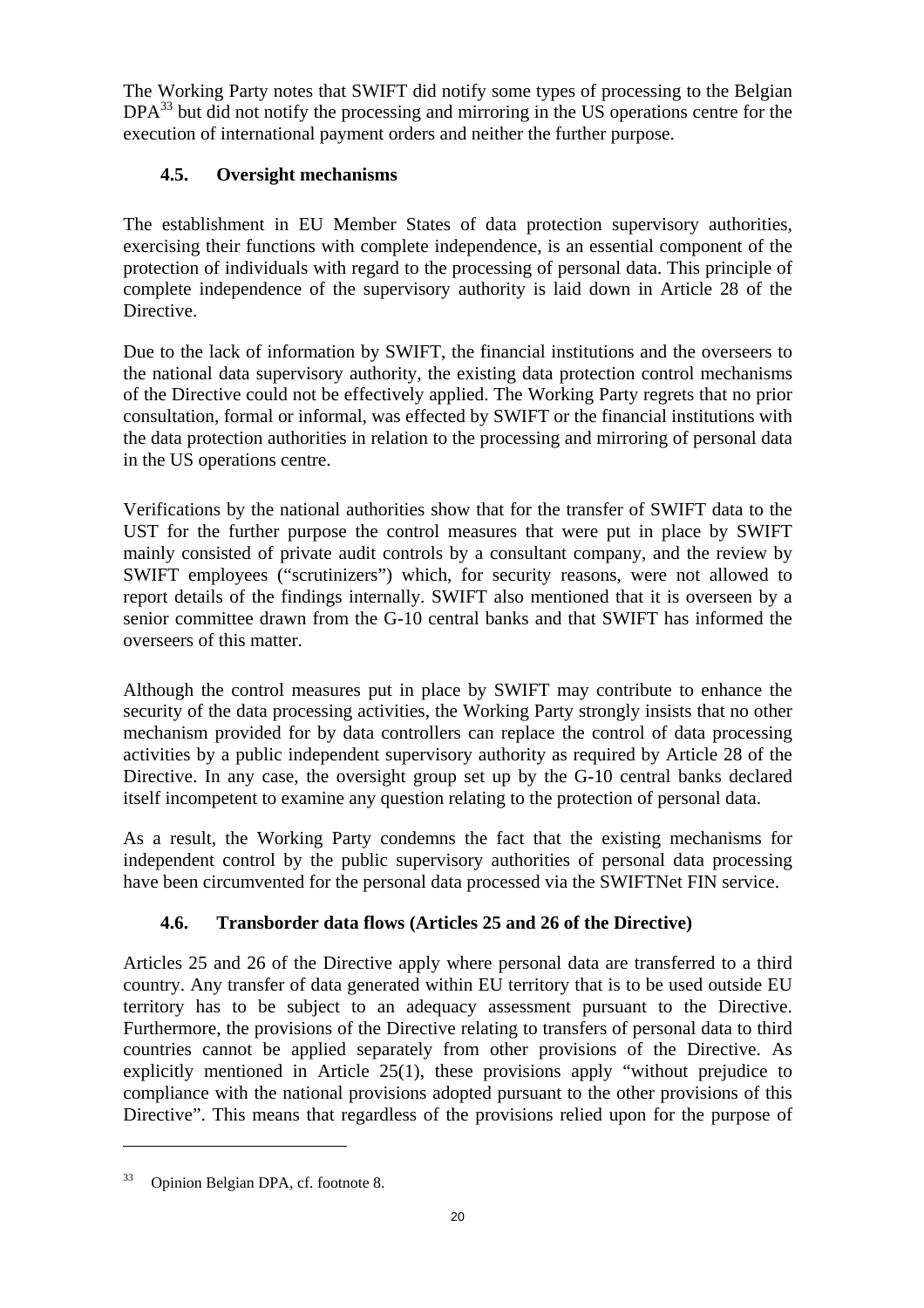data transfer to a third country, other relevant provisions of the Directive need to be respected $^{34}$ .

The normal functioning of the SWIFTNet FIN service includes a continuous and massive transborder data flow, due to the location of the SWIFT operating centres. The SWIFT operating centres are not separate legal entities, but branches ("*succursales*") of the cooperative company established under Belgian law. The store-and-forward capability of the two SWIFT operating centres in Europe and in the US operates as follows: The messages are decrypted automatically in the operating centres to store and forward the information in a few milliseconds. This "store-and-forward" process is intended to validate (control the correctness or the presence of letters/numbers in the mandatory message fields) the information (for instance make sure that the correct currency code of the transfer is filled in, e.g. "EUR") on the basis of contents that is standardized. During this process, the information is also stored for 124 days in both operating centres for security (back-up) reasons which then act as perfect "mirrors". This ensures that the data storage is parallel and the data are identical.

For SWIFT to lawfully process and mirror personal data in the US it needs first for these data to be transferred from the EU pursuant to Belgian law adopted in accordance with the Directive, in particular Articles 25 and 26 on the transfer of personal data to third countries. The transfers by SWIFT to the United States therefore have to be considered taking account of two elements: firstly, the commercial processing and mirroring of personal data by SWIFT Belgium to its operating centre in the US, and secondly, the processing of the data for the further purpose by the UST as agreed to by SWIFT.

## *4.6.1. Adequate data protection (Article 25 (1) of the Directive)*

<span id="page-20-0"></span>According to Article 25 (2) of the Directive, the adequacy of the level of protection afforded by a third country "shall be assessed in the light of all the circumstances surrounding a data transfer operation or set of data transfer operations; particular consideration shall be given to the nature of the data, the purpose and duration of the proposed processing operation or operations, the country of origin and country of final destination, the rules of law, both general and sectoral, in force in the third country in question and the professional rules and security measures which are complied with in that country."

Taking into account the above criteria and applying the principles defined in Working Document WP1 $2^{35}$ , the Working Party finds that in the USA currently only the "Safe" Harbour" scheme provides for an adequate level of protection for data transfers from the EU to US organisations having joined this scheme. However, it does not cover financial services $36$ .

<sup>34</sup> Article 29 Working Party: Working document on a common interpretation of Article 26(1) of Directive 95/46/EC of 24 October 1995. WP 114.

<sup>&</sup>lt;sup>35</sup> "Transfers of personal data to third countries : Applying Articles 25 and 26 of the EU data protection directive", adopted by the Working Party on 24 July 1998; [http://ec.europa.eu/justice\\_home/fsj/privacy/docs/wpdocs/1998/wp12\\_en.pdf.](http://ec.europa.eu/justice_home/fsj/privacy/docs/wpdocs/1998/wp12_en.pdf)

<sup>&</sup>lt;sup>36</sup> cf. http://ec.europa.eu/justice\_home/fsj/privacy/thridcountries/index\_en.htm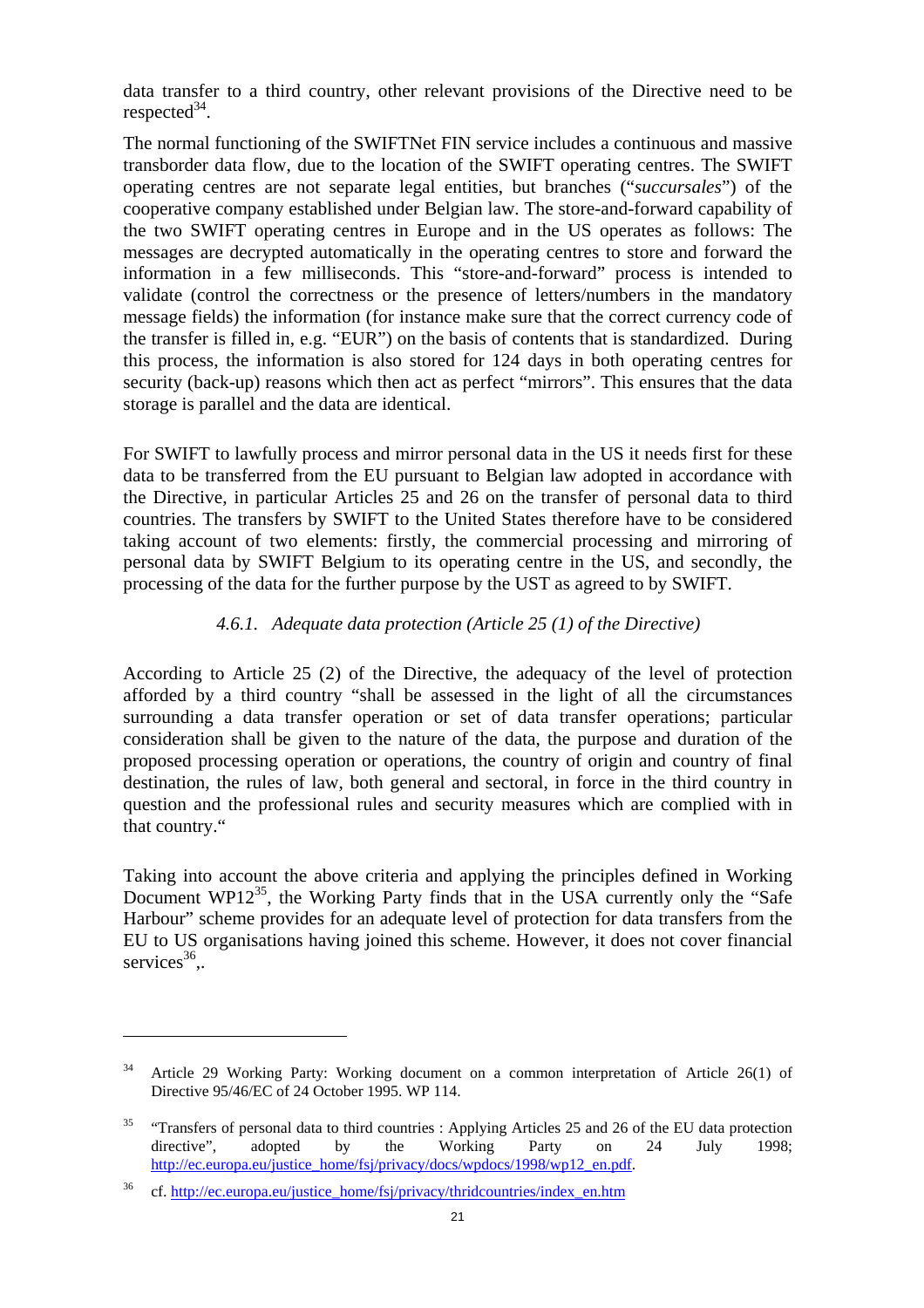<span id="page-21-0"></span>Therefore, as a Belgian legal entity, SWIFT could not rely on Article 25 of the Directive for the processing and mirroring in the US operations centre.

## *4.6.2. Adequate safeguards put in place by recipient (Article 26 (2) of the Directive)*

Under Article 26(2) of the Directive a Member State may also authorise a transfer or a set of transfers of personal data to a third country which does not ensure an adequate level of protection where the data controller offers "*adequate safeguards with respect to the protection of the privacy and fundamental rights and freedoms of individuals and as regards the exercise of the corresponding rights*". The end of Article 26(2) also states that these safeguards "*may in particular result from appropriate contractual clauses*". To facilitate the use of contractual clauses, the European Commission has issued three decisions on standard contractual clauses, two of which regulate transfers from a data controller to a data controller while the third regulates transfers from a data controller to a processor  $37$ . In addition, apart from the possibility of using contractual clauses to provide such sufficient safeguards, since 2003 the Article 29 Working Party has been working actively on the possibility of multinational groups using "binding corporate rules" for the same purpose  $38$ .

<span id="page-21-1"></span>However, in this case, SWIFT has not made use of these possibilities for its processing and mirroring in the US operating centre.<sup>39</sup>

#### *4.6.3. Derogations (Article 26 of the Directive)*

Article 26(1) of the Directive states that transfers of personal data to a third country which does not ensure an adequate level of protection may take place if one of the following conditions listed under (a) to (f) is met. As previously indicated by the Working Party in its working document  $WPI2^{40}$  mentioned above, the interpretation of Article 26(1) must necessarily be strict.

In this respect, the Working Party emphasises that this logic is the same as that of the additional protocol to Council of Europe Convention 108. The report on this protocol states that "the parties have discretion to determine derogations from the principle of an adequate level of protection. The relevant domestic provisions must nevertheless respect

As regards transfers from a data controller to a data controller, the Commission issued a first set of standard contractual clauses on 15 June 2001; it subsequently amended this decision in order to annex a new set of alternative clauses (decision of 27 December 2004). With regard to transfers from a data controller to a processor, the Commission issued a set of standard contractual clauses on 27 December 2001. All these clauses are available on the following website: [http://ec.europa.eu/justice\\_home/fsj/privacy/modelcontracts/index\\_en.htm.](http://ec.europa.eu/justice_home/fsj/privacy/modelcontracts/index_en.htm) 

<sup>38</sup> Cf. Working document WP 74, "Transfers of personal data to third countries: Applying Article 26(2) of the EU Data Protection Directive to Binding Corporate Rules for International Data Transfers" adopted by the Working Party on 3 June 2003 and further complementary documents WP107 and WP108.

<sup>&</sup>lt;sup>39</sup> In any case, if SWIFT were to make use of these possibilities, the Article 29 Working Party recalls that for any onward data transfer derogations from the applicable data protection law may not go beyond the restrictions necessary in a democratic society.

<sup>40</sup> Cf. footnote 35, above.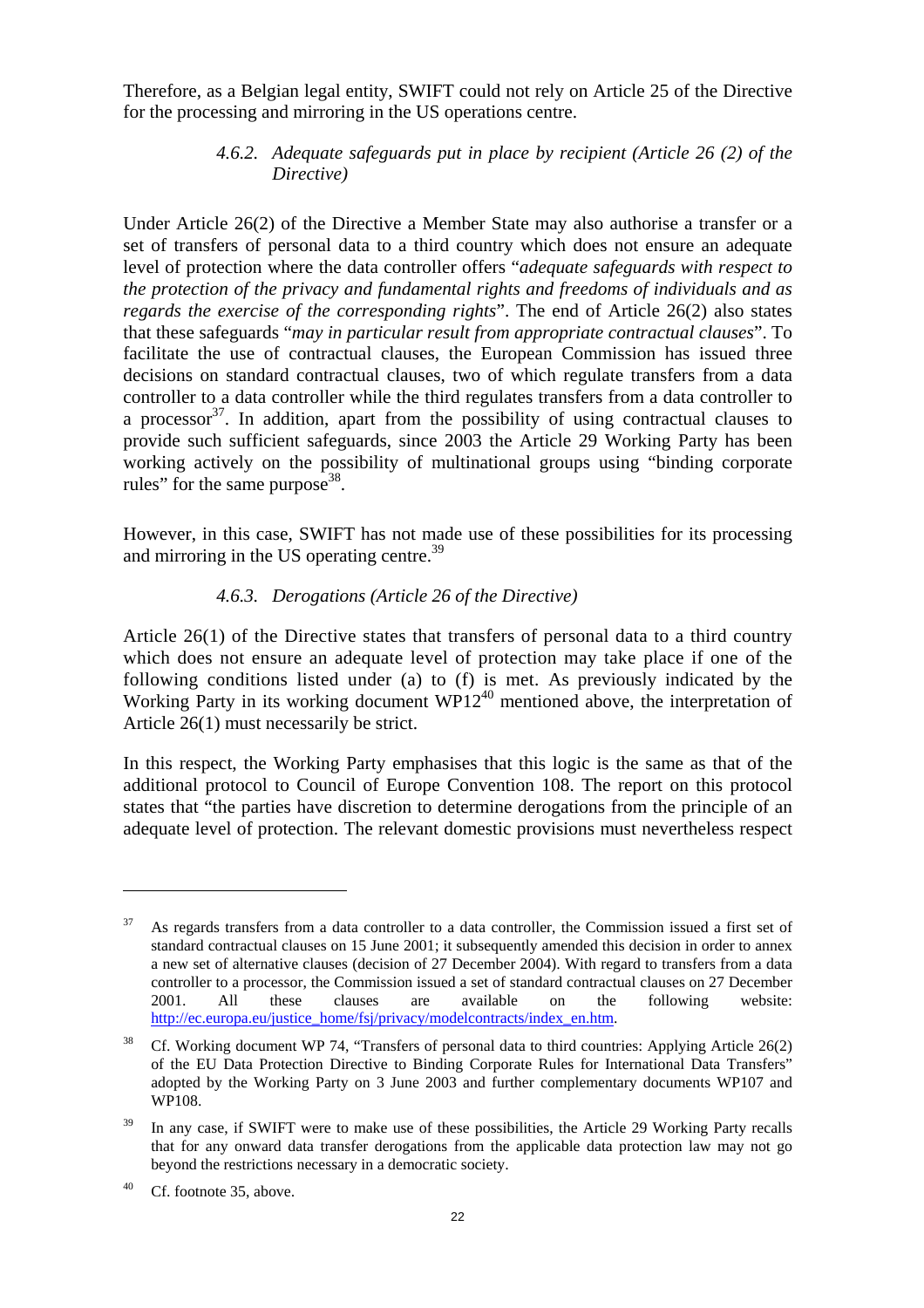the principle inherent in European law that clauses making exceptions are interpreted restrictively so that the exception does not become the rule".<sup>41</sup>

<span id="page-22-0"></span>The possible derogations in this case are as follows:

*4.6.3.1. Consent of the data subject (Article 26 (1) (a) of the Directive)* 

For this derogation to be lawfully invoked, the data subject must give his/her consent unambiguously to the proposed transfer. As already indicated in the Working Party's previous working document WP 12 this consent, whatever the circumstances in which it is given, must be a freely given, specific and informed indication of the data subject's wishes, as defined in Article 2(h) of the Directive.<sup>42</sup> The data subject must be informed of the transfer to a third country without an adequate level of protection or without having put in place the appropriate safeguards and can then decide whether he will run the associated risk or not.

<span id="page-22-1"></span>SWIFT has not obtained the unambiguous consent of the data subjects for the processing and mirroring in the US operating centre and therefore cannot rely on Article 26 (1) (a) of the Directive.

> *4.6.3.2. Transfer is necessary for performance of a contract between the data subject and the controller or for the implementation of precontractual measures taken in response to the data subject's request (Article 26 (1) (b) of the Directive)*

This exception means that the data transferred must be truly necessary to the purpose of the performance of this contract or of these precontractual measures. For this reason, the Working Party takes the view that this condition could not be applied to transfers of data by SWIFT to the US operating center, as SWIFT does not have a direct contractual relationship with the individual. Also, this derogation cannot be applied to transfers of additional information not necessary for the purpose of the transfer, or transfers for a purpose other than the performance of the contract. More generally, the derogations of Article 26(1)(b) to (e) only allow that the data which are necessary for the purpose of the transfer may be transferred on the basis of the individual derogations; for additional data, other means of adducing adequacy should be met.

> *4.6.3.3. Transfer is necessary for the conclusion or performance of a contract concluded in the interest of the data subject between the controller and a third party (Article 26 (1) (c) of the Directive)*

<span id="page-22-2"></span>Likewise the derogation under Article  $26(1)(b)$ , a transfer of data to a third country which does not ensure adequate protection cannot be deemed to fall within the exception contained in Article  $26(1)(c)$  unless it can be considered to be truly "necessary for the conclusion or performance of a contract between the data controller

<sup>&</sup>lt;sup>41</sup> Cf. report on the Additional Protocol to Convention 108 on the control authorities and cross border flows of data, Article  $2(2)(a)$ ; this document can be accessed at:

<http://conventions.coe.int/Treaty/EN/Reports/Html/181.htm>

<sup>&</sup>lt;sup>42</sup> Article 29 Working Party: Working document on a common interpretation of Article 26(1) of Directive 95/46/EC of 24 October 1995. WP 114.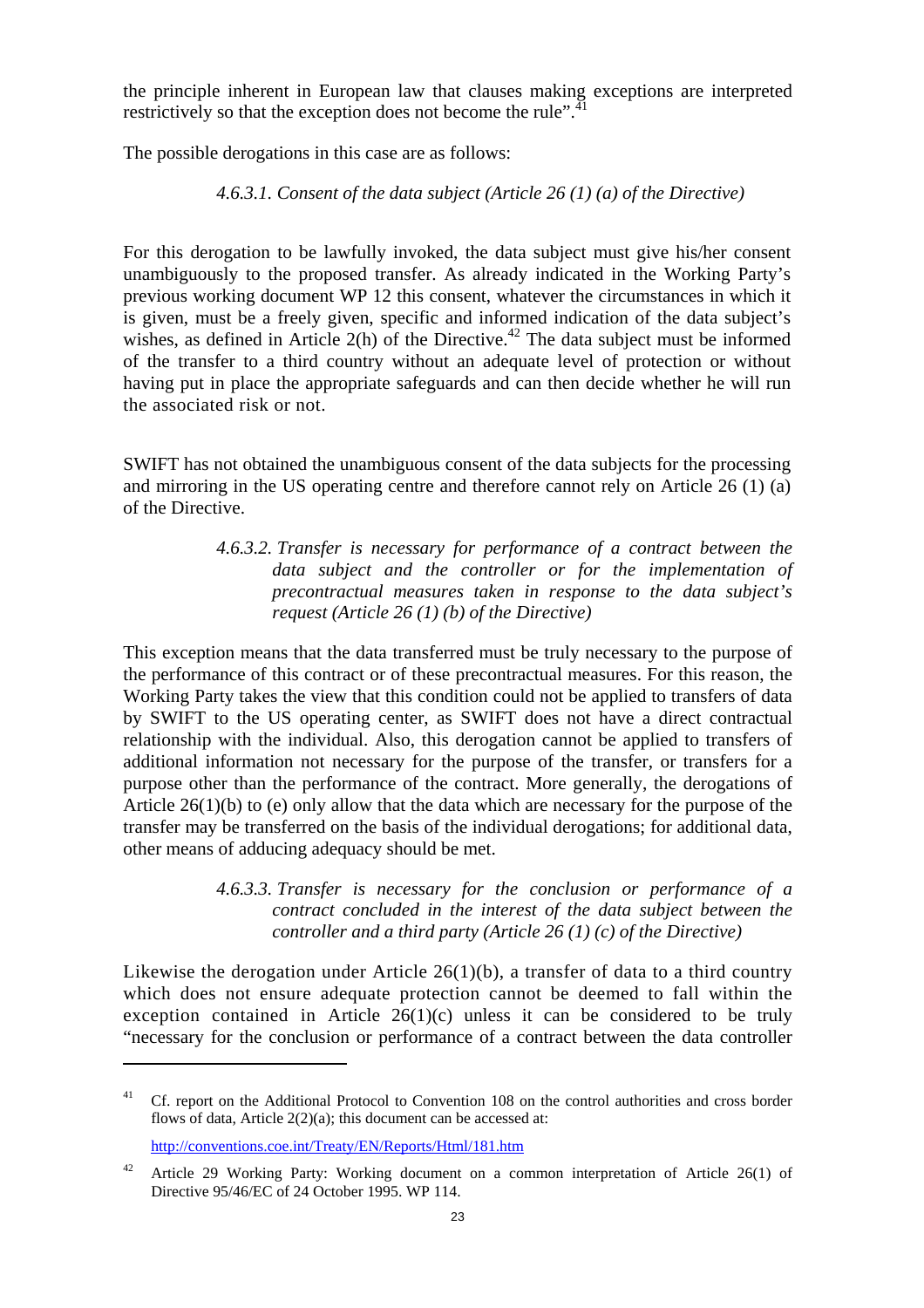and a third party, in the interest of the data subject", and pass the corresponding "necessity test". This test requires a close and substantial connection between the data subject's interest and the purposes of the contract.  $43$ 

<span id="page-23-0"></span>The Working Party takes the view that this condition may not be applied to transfers of data by SWIFT to the US operating centre.

#### *4.6.3.4. Transfer is necessary or legally required on important public interest grounds, or for the establishment, exercise or defence of legal claims (Article 26 (1) (d) of the Directive)*

SWIFT stated that the mirroring of processing data to the operations centres was considered as a critical element in the global financial system and that this mirroring of processing had been proposed by the overseers (G-10 central banks) for security reasons and reliability, and that SWIFT infrastructure would be considered critical for the global financial industry. SWIFT argues that this ground would justify the transfer on the basis of Art. 26(1)(d) of the Directive.

The Working Party cannot follow this interpretation. Even if it would be established that international mirroring of the processing (on a different continent other than Europe) would be "necessary or legally required on important public interest grounds" in the meaning of Article 26(1)(d) of the Directive, it is always possible to mirror such a processing outside the EU or EEA in a country that would provide an adequate level of protection. The Working party refers to countries such as Argentina<sup>44</sup> or Canada<sup>45</sup>, that, according to European Commission Decisions, are considered as satisfying the requirements of the Directive. The "mirroring" in a non-EU country without an adequate level of data protection was is not necessary and cannot be justified by Article  $26(1)(d)$ .

Furthermore, personal data, collected and processed via the SWIFT network for international money transfers using the BIC or "SWIFT" code, and mirrored in the US, were provided to the UST since the end of 2001 on the basis of subpoenas under US law.

The full traceability of transfers of funds can be a particularly important and valuable tool in the prevention, investigation, detection and prosecution of money laundering and the financing of terrorism and has been subject to regulation under EU law<sup>46</sup>.

The Working Party recognizes that the fight against terrorism constitutes a legitimate purpose of the democratic societies in the interest of the safety of the state and that to this end measures can be taken which interfere with the fundamental right to personal data protection. The Working Party recalls its full commitment in this respect. It also

<sup>43</sup> Article 29 Working Party: Working document on a common interpretation of Article 26(1) of Directive 95/46/EC of 24 October 1995. WP 114

<sup>44</sup> Commission Decision C(2003) 1731 of 30 June 2003; OJ L 168, 5.7.2003.

<sup>&</sup>lt;sup>45</sup> [Commission Decision 2](http://eur-lex.europa.eu/LexUriServ/LexUriServ.do?uri=CELEX:32002D0002:EN:NOT)002/2/EC of 20.12.2001 on the adequate protection of personal data provided by the Canadian Personal Information Protection and Electronic Documents Act; O.J. L 2/13 of 4.1.2002.

<sup>46</sup> E.g. Regulation of the European Parliament and of the Council on information on the payer accompanying transfers of funds, adopted on 8 November 2006, not yet published; initial Commission Proposal COM (2005) 343.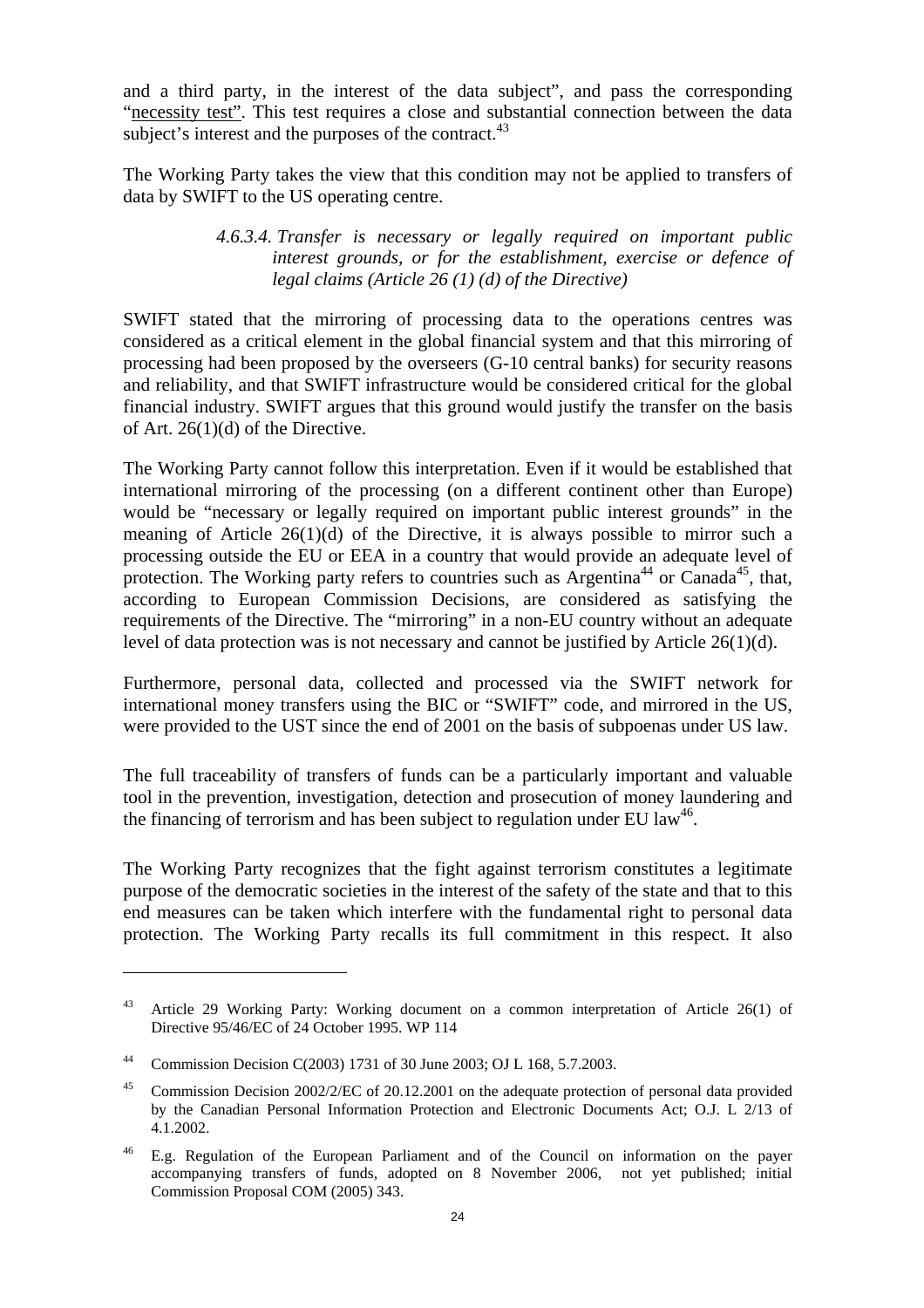considers that international instruments do provide for an appropriate legal framework enabling international cooperation. To this end, the Working Party is of the opinion that the possibilities already offered by current international forms of cooperation set up in respect of the fight against terrorism and terrorism investigation should be exploited while ensuring the required level of protection of fundamental rights.

The Working Party notes nevertheless that Article 26 (1)(d) of the Directive does not apply either as the transfer is not necessary or legally required on important public interest grounds of a EU Member State (Belgium). On this point the drafters of the Directive clearly did envisage that only important public interests identified as such by the national legislation applicable to data controllers established in the EU are valid in this connection. Any other interpretation would make it easy for a foreign authority to circumvent the requirement for adequate protection in the recipient country laid down in the Directive.

#### *4.6.3.5. Transfer is necessary in order to protect the vital interests of the data subject (Article 26 (1) (e) of the Directive)*

<span id="page-24-0"></span>This exception applies to transfers that must relate to the individual interest of the data subject and, when it bears on health data, it must be necessary for an essential diagnosis. Accordingly, this exception could not be used to justify transferring personal medical data for a purpose such as general medical research.<sup>47</sup>

SWIFT has not claimed that the transfer is necessary in order to protect the vital interests of the data subjects for the processing and mirroring in the US operating centre. The Working Party considers that in any case this exception is irrelevant here. Article 26 (1) (e) of the Directive cannot be relied upon.

# *4.6.4. Findings*

<span id="page-24-1"></span>SWIFT may have relied on Article 26 (2) of the Directive for making a legal transfer of personal data to its operating centre in the US. However, SWIFT decided to transfer personal data without having complied with the legal requirements under Belgian law for such international data transfers.

SWIFT cannot rely on any of the other exceptions of Article 26 of the Directive.

As for the processing and mirroring in the US, even the commercial processing and mirroring did not take place legally. The continuing processing and mirroring, considering its further incompatible purpose and its large scale does not fall within the boundaries of what is necessary in a democratic society and further prevents SWIFT from transferring the personal data to the US.

## <span id="page-24-2"></span>**5. CONCLUSIONS:**

 $\overline{a}$ 

On that basis, the Working Party is of the opinion that:

<sup>&</sup>lt;sup>47</sup> Working document on a common interpretation of Article 26(1) of Directive 95/46/EC of 24 October [1995; http://ec.europa.eu/justice\\_home/fsj/privacy/docs/wpdocs/2005/wp114\\_en.pdf.](http://ec.europa.eu/justice_home/fsj/privacy/docs/wpdocs/2005/wp114_en.pdf)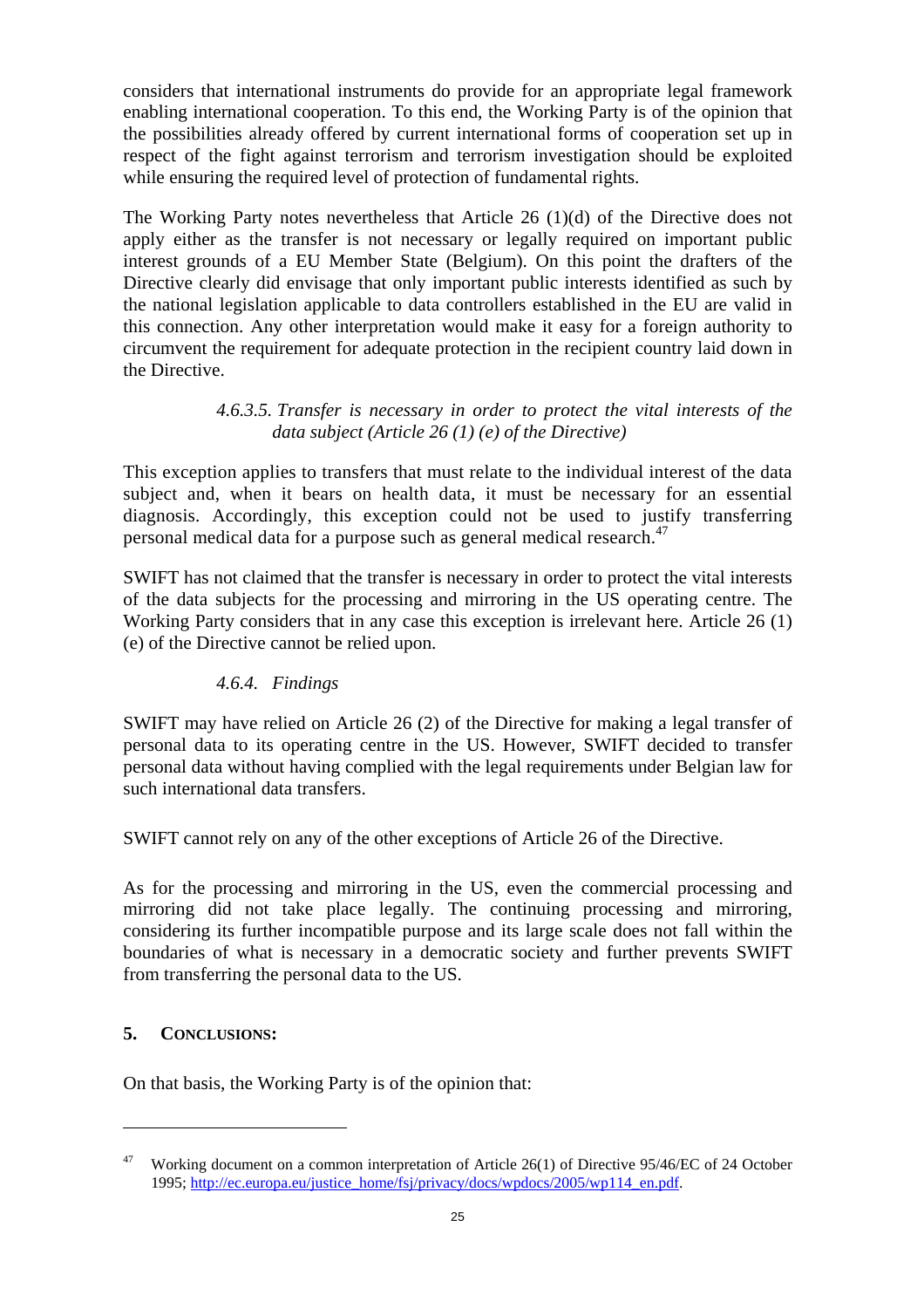- 5.1. The EU Data Protection Directive 95/46/EC is applicable to the exchange of personal data via the SWIFTNet FIN service;
- 5.2. SWIFT and the financial institutions bear joint responsibility in light of the Directive for the processing of personal data via the SWIFTNet FIN service, with SWIFT bearing primary responsibility and financial institutions bearing some responsibility for the processing of their clients' personal data.
- 5.3. SWIFT and the financial institutions in the EU have failed to respect the provisions of the Directive:
	- 5.3.1. *SWIFT*: As far as the processing and mirroring of personal data in the framework of the SWIFTNet FIN service is concerned, SWIFT as a data controller must comply with its obligations under the Directive, amongst which are the duty to provide information, the requirement to notify the processing, the obligation to provide an appropriate level of protection in order to meet the requirements for international transfers of personal data;
	- 5.3.2. *Financial institutions*: The financial institutions in the EU as data controllers have the legal obligation to make sure that SWIFT fully complies with the law, in particular data protection law, in order to ensure protection of their clients. The financial institutions are responsible for having sufficient knowledge of the different payment systems and their technical and legal characteristics and risks. If financial institutions did not strive (sufficiently) to obtain such knowledge, they would accept substantial legal and client risks in breach of their fundamental duty of care. In particular, if some services such as the SWIFTNet FIN service involve massive transfers to countries without adequate data protection in the light of the Directive or if it is likely that such transfers would pose specific privacy concerns or risks, the Working Party is of the opinion that it is essential that the individual clients of the financial institutions are informed by the financial institutions, as their providers of professional services, in accordance with the transparency requirements of the Directive.
- 5.4. The Working Party is of the opinion that the lack of transparency and adequate and effective control mechanisms that surrounds the whole process of transfer of personal data first to the US, and then to the UST represents a serious breach in light of the Directive. In addition, the guarantees for the transfer of data to a third country as defined by the Directive and the principles of proportionality and necessity are violated.

As far as the communication of personal data to the UST is concerned, the Working Party is of the opinion that the hidden, systematic, massive and long-term transfer of personal data by SWIFT to the UST in a confidential, non-transparent and systematic manner for years without effective legal grounds and without the possibility of independent control by public data protection supervisory authorities constitutes a violation of fundamental European principles as regards data protection and is not in accordance with Belgian and European law. An existing international framework is already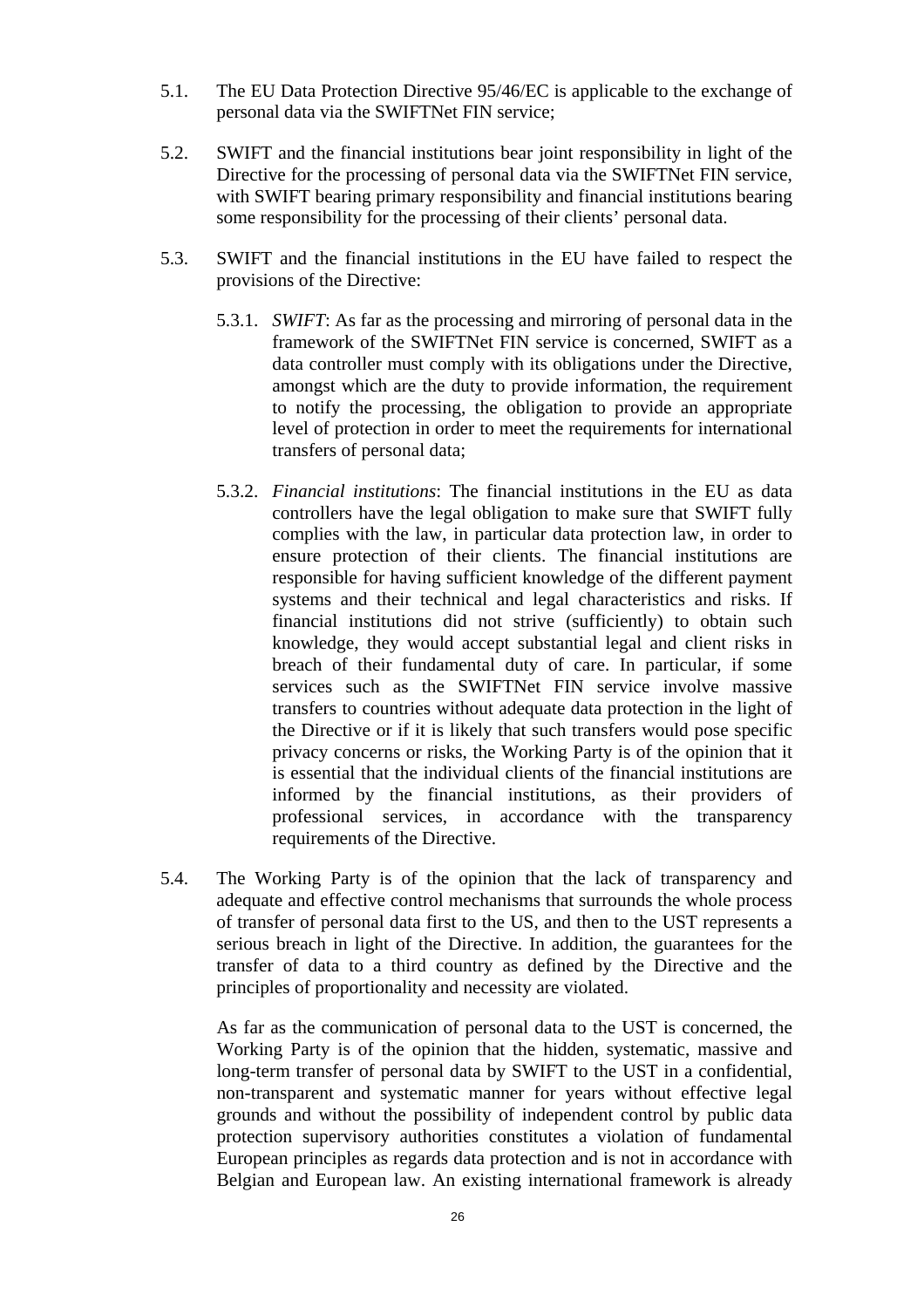available with regard to the fight against terrorism. The possibilities already offered there should be exploited while ensuring the required level of protection of fundamental rights.

5.5. The Working Party recalls once  $again^{48}$  the commitment of democratic societies to ensure respect for the fundamental rights and freedoms of the individual. The individual's right to protection of personal data forms part of these fundamental rights and freedoms<sup> $49$ </sup>. The Community Directives on the protection of personal data (Directives 95/46/EC and 2002/58/EC) form part of this commitment<sup>50</sup>. These Directives aim to ensure respect for fundamental rights and freedoms, in particular, the right to privacy with regard to the processing of personal data and to contribute to the respect of the rights protected by Article 8 of the European Convention on Human Rights, and Article 8 of the EU Charter of Fundamental Rights. In all these instruments, exceptions to combat crime are provided for but have to respect specific conditions.

#### <span id="page-26-0"></span>**6. IMMEDIATE ACTIONS TO BE TAKEN TO IMPROVE THE CURRENT SITUATION:**

#### **In view of the above, the Working Party therefore calls for the following immediate actions to be taken to improve the current situation:**

- 6.1. **Cessation of infringements:** SWIFT and the financial institutions shall comply with their legal obligations under national and European law. This includes taking steps to ensure that any transfers of personal data are in line with the law. In case of non-compliance, data controllers can expect to be subject to sanctions imposed by the competent authorities under the Directive and national law, in order to enforce compliance.
- 6.2. **Return to lawful data processing:** The Article 29 Working Party calls upon SWIFT and the financial institutions to immediately take measures in order to remedy the currently illegal state of affairs, and to return to a situation where international money transfers may be made in full compliance with data protection law. The Working Party welcomes the fact that some data protection authorities are already urging the financial institutions to find a solution without delay.
- 6.3. **Actions as regards SWIFT:** For all its data processing activities, SWIFT as a controller must take the necessary measures to comply with its obligations under Belgian data protection law implementing the Directive.
- 6.4. **Actions as regards Central Banks:** The present situation calls for a clarification of the oversight on SWIFT. The Working Party recommends

<sup>&</sup>lt;sup>48</sup> Article 29 Opinion 10/2001 on the need for a balanced approach in the fight against terrorism; [http://ec.europa.eu/justice\\_home/fsj/privacy/workinggroup/wpdocs/2001\\_en.htm](http://ec.europa.eu/justice_home/fsj/privacy/workinggroup/wpdocs/2001_en.htm) .

<sup>&</sup>lt;sup>49</sup> See in particular Art. 8 Charter of Fundamental Rights of the European Union as well as case-law of the European Court of Human Rights in the affairs "Aman" of 16 February 2000 and "Rotaru" of 4 May 2000.

 $50$  See recitals 1, 2, 10 and 11 of Directive 95/46/EC.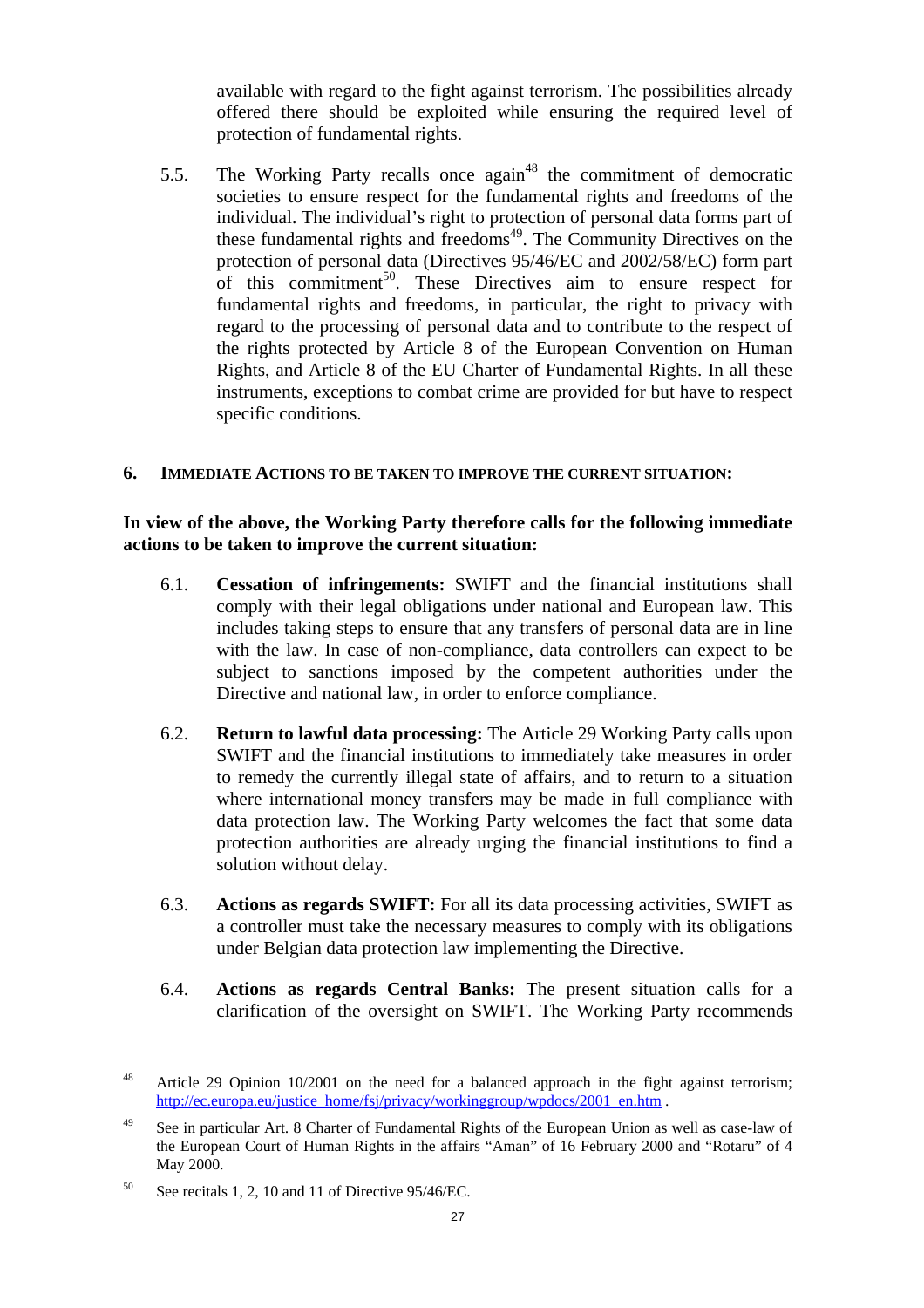that appropriate solutions are found in order to bring compliance in particular with data protection rules clearly within the scope of the oversight, without prejudice to the powers of national data protection supervisory authorities, as well as to ensure that relevant authorities are duly and timely informed where necessary. The Working Party considers that the lack of compliance with data protection legislation may actually hamper consumers' trust in their banks and might thus affect also the financial stability of the payment system (reputation risk). Legal obstacles such as professional secrecy obligations of the overseers that could be used as argument to limit the effective control by the independent data protection authorities, should not be relied upon in a case of possible violation of constitutional or human rights.

6.5. **Actions as regards Financial Institutions:** All financial institutions in the EU using the SWIFTNet Fin service including the Central Banks have to make sure that according to Articles 10 and 11 of the EU Directive 95/46/EC their clients are properly informed about how their personal data are processed and which rights the data subjects have. They also have to give information about the fact that US authorities might have access to such data. Data protection supervisory authorities will enforce these requirements in order to guarantee that they are met by all financial institutions on a European level and they will cooperate on harmonized information notices. The Article 29 Working Party recalls in this connection its opinion adopted on harmonized information provisions<sup>51</sup>. It also seems appropriate for financial institutions and Central Banks to consider alternative technical solutions to the procedures that are currently used, in accordance with the principles of the Directive.

## **The Working Party also stresses the following:**

 $\overline{a}$ 

- 6.6. **Preservation of our fundamental values in the fight against crime:** The Working Party recalls that any measures taken in the fight against crime and terrorism should not and must not reduce standards of protection of fundamental rights which characterise democratic societies. A key element of the fight against terrorism involves ensuring the preservation of the fundamental rights which are the basis of democratic societies and the very values that those advocating the use of violence seek to destroy.
- 6.7. **Global data protection principles:** The Working Party considers it essential that principles for the protection of personal data, including control by independent supervisory authorities, are fully respected in any framework of global systems of exchange of information.

## **The Article 29 Working Party will follow-up and monitor all of the above.**

<sup>51</sup> Article 29 Working Party "Opinion on More Harmonised Information Provisions", 25 November [2004. WP 100; http://ec.europa.eu/justice\\_home/fsj/privacy/docs/wpdocs/2004/wp100\\_en.pdf.](http://ec.europa.eu/justice_home/fsj/privacy/docs/wpdocs/2004/wp100_en.pdf)